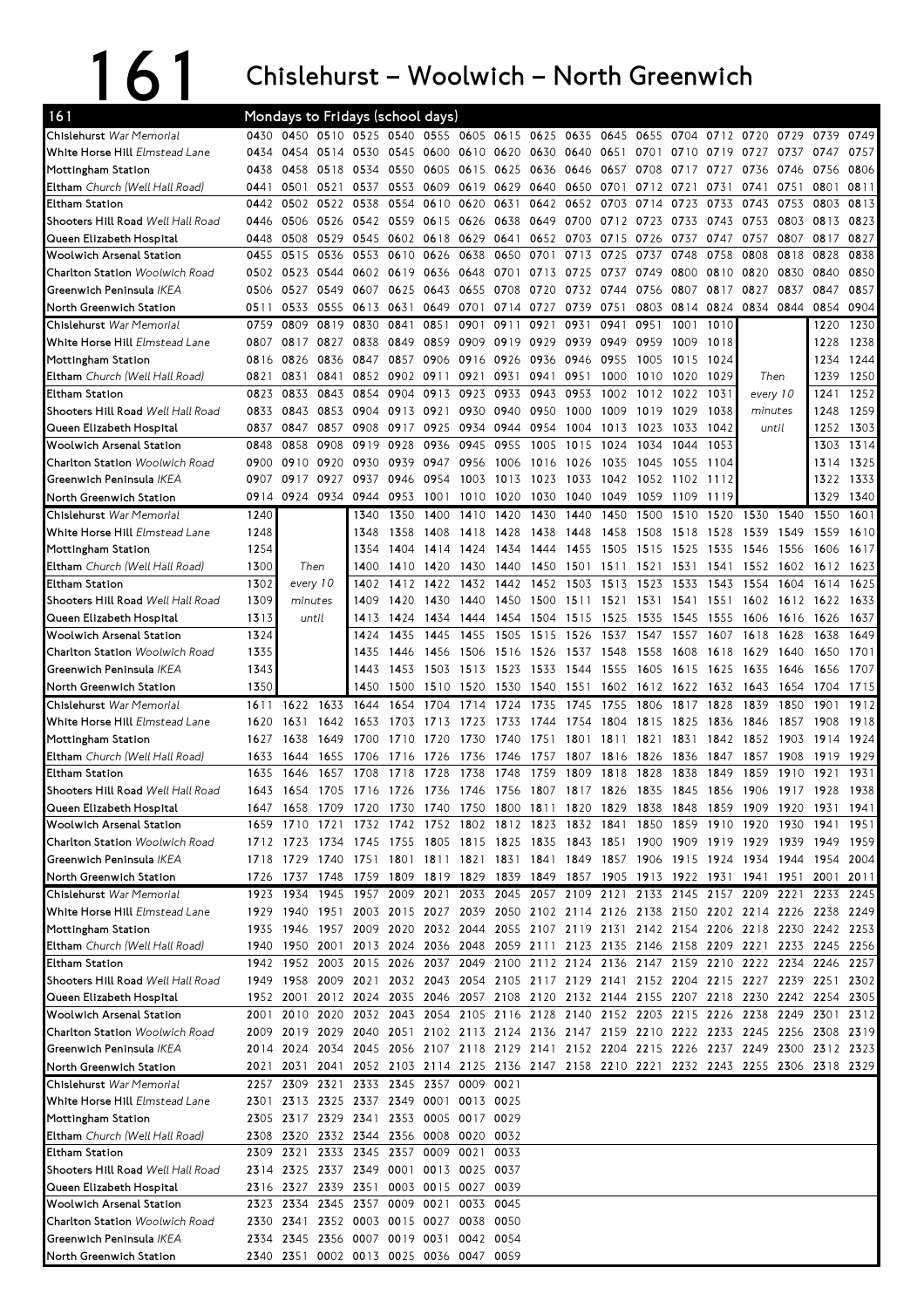| 161                                                               | Mondays to Fridays (school holidays) |                        |                                         |      |                |                |                          |                |                |                                                                                           |           |                |           |                     |                     |           |           |           |
|-------------------------------------------------------------------|--------------------------------------|------------------------|-----------------------------------------|------|----------------|----------------|--------------------------|----------------|----------------|-------------------------------------------------------------------------------------------|-----------|----------------|-----------|---------------------|---------------------|-----------|-----------|-----------|
| Chislehurst War Memorial                                          | 0430                                 | 0450                   | 0510 0525 0540 0555 0605 0615 0625 0635 |      |                |                |                          |                |                |                                                                                           | 0645      | 0655           | 0705      |                     |                     | 0825      | 0835      | 0844      |
| <b>White Horse Hill</b> Elmstead Lane                             | 0434                                 | 0454                   | 0514 0530                               |      |                | 0545 0600 0610 |                          | 0620 0630 0640 |                |                                                                                           | 0651      | 0701           | 0712      |                     |                     | 0832      | 0842 0851 |           |
| Mottingham Station                                                | 0438                                 | 0458                   | 0518                                    | 0534 | 0550           | 0605 0615      |                          | 0625           | 0636           | 0646                                                                                      | 0657      | 0708           | 0719      |                     |                     | 0839      | 0849      | 0858      |
| <b>Eltham</b> Church (Well Hall Road)                             | 0441                                 | 0501                   | 0521                                    | 0537 | 0553           | 0609 0619      |                          | 0629           | 0640           | 0650                                                                                      | 0701      | 0712           | 0723      | Then                |                     | 0843      | 0853      | 0902      |
| <b>Eltham Station</b>                                             | 0442                                 | 0502                   | 0522                                    | 0538 | 0554           | 0610           | 0620                     | 0631           | 0642           | 0652                                                                                      | 0703      | 0714           | 0725      | every 10            |                     | 0845      | 0855      | 0904      |
| Shooters Hill Road Well Hall Road                                 | 0446                                 | 0506                   | 0526 0542                               |      | 0559           | 0615 0626      |                          | 0638           | 0649           | 0700                                                                                      | 0712 0723 |                | 0734      | minutes             |                     | 0854      | 0904      | 0913      |
| Queen Elizabeth Hospital                                          | 0448                                 | 0508                   | 0529                                    | 0545 |                | 0602 0618 0629 |                          | 0641           | 0652           | 0703                                                                                      | 0715      | 0727           | 0738      | until               |                     | 0858      | 0908      | 0917      |
| Woolwich Arsenal Station                                          | 0455                                 | 0515                   | 0536                                    | 0553 | 0610           | 0626 0638      |                          | 0650           | 0701           | 0713                                                                                      | 0725      | 0737           | 0748      |                     |                     | 0908      | 0919      | 0928      |
| <b>Charlton Station</b> Woolwich Road                             | 0502                                 | 0523                   | 0544 0602                               |      | 0619           | 0636 0648      |                          | 0700           | 0711           | 0723                                                                                      | 0735      | 0747           | 0758      |                     |                     | 0918      | 0929      | 0938      |
| Greenwich Peninsula IKEA                                          | 0506                                 | 0527                   | 0549                                    | 0607 | 0625           | 0642           | 0654                     | 0706           | 0717           | 0729                                                                                      | 0741      | 0753           | 0804      |                     |                     | 0924      | 0935      | 0944      |
| North Greenwich Station                                           | 0511                                 | 0533                   | 0555 0613                               |      | 0631           |                | 0648 0700                |                |                | 0712 0724 0736 0748                                                                       |           | 0800 0811      |           |                     |                     | 0931      | 0942 0951 |           |
| Chislehurst War Memorial                                          | 0853                                 | 0903                   | 0912 0922                               |      | 0931           | 0941           | 0951                     | 1001           | 1010           |                                                                                           |           | 1220           | 1230      |                     |                     | 1340      | 1350      | 1400      |
| White Horse Hill Elmstead Lane                                    | 0900                                 | 0910                   | 0919 0929                               |      | 0939           | 0949           | 0959                     | 1009           | 1018           |                                                                                           |           | 1228           | 1238      |                     |                     | 1348      | 1358      | 1408      |
| Mottingham Station                                                | 0907                                 | 0917                   | 0926                                    | 0936 | 0946           | 0955           | 1005                     | 1015           | 1024           |                                                                                           |           | 1234           | 1244      |                     |                     | 1354      | 1404      | 1414      |
| <b>Eltham</b> Church (Well Hall Road)                             | 0911                                 | 0921                   | 0931                                    | 0941 | 0951           | 1000           | 1010                     | 1020           | 1029           | Then                                                                                      |           | 1239           | 1250      | Then                |                     | 1400      | 1410      | 1420      |
| Eltham Station                                                    | 0913                                 | 0923                   | 0933                                    | 0943 | 0953           | 1002           | 1012                     | 1022           | 1031           | every 10                                                                                  |           | 1241           | 1252      | every 10            |                     | 1402      | 1412      | 1422      |
| Shooters Hill Road Well Hall Road                                 | 0921                                 | 0930                   | 0940                                    | 0950 | 1000           | 1009           | 1019                     | 1029           | 1038           | minutes                                                                                   |           | 1248           | 1259      | minutes             |                     | 1409      | 1420      | 1430      |
| Queen Elizabeth Hospital                                          | 0925                                 | 0934                   | 0944 0954                               |      | 1004           | 1013 1023      |                          | 1033           | 1042           | until                                                                                     |           |                | 1252 1303 | until               |                     | 1413      |           | 1424 1434 |
| Woolwich Arsenal Station                                          | 0936                                 | 0945                   | 0955                                    | 1005 | 1015           | 1024           | 1034                     | 1044           | 1053           |                                                                                           |           | 1303           | 1314      |                     |                     | 1424      | 1435      | 1445      |
| <b>Charlton Station Woolwich Road</b>                             | 0946                                 | 0956                   | 1006                                    | 1016 | 1026           | 1035           | 1045                     | 1055           | 1104           |                                                                                           |           | 1314           | 1325      |                     |                     | 1435      | 1446      | 1456      |
| Greenwich Peninsula IKEA                                          | 0953                                 | 1003                   | 1013                                    | 1023 | 1033           | 1042           | 1052                     | 1102           | 1112           |                                                                                           |           | 1322           | 1333      |                     |                     | 1443      | 1453      | 1503      |
| North Greenwich Station                                           | 1000                                 | 1010                   | 1020                                    | 1030 | 1040           | 1049           | 1059                     | 1109           | 1119           |                                                                                           |           | 1329           | 1340      |                     |                     | 1450      | 1500      | 1510      |
| Chislehurst War Memorial                                          | 1410                                 | 1420                   | 1430                                    | 1440 | 1450           | 1500           | 1510                     | 1520           | 1530           | 1540                                                                                      | 1550      | 1601           | 1611      | 1622                | 1633                | 1644      | 1654      | 1704      |
| White Horse Hill Elmstead Lane                                    | 1418                                 | 1428                   | 1438                                    | 1448 | 1458           | 1508           | 1518                     | 1528           | 1539           | 1549                                                                                      | 1559      | 1610           | 1620      | 1631                | 1642                | 1653      | 1703      | 1713      |
| Mottingham Station                                                | 1424                                 | 1434                   | 1444                                    | 1455 | 1505           | 1515           | 1525                     | 1535           | 1546           | 1556                                                                                      | 1606      | 1617           | 1627      | 1638                | 1649                | 1700      | 1710      | 1720      |
| Eltham Church (Well Hall Road)                                    | 1430                                 | 1440                   | 1450 1501                               |      | 1511           | 1521           | 1531                     | 1541           | 1552           | 1602                                                                                      | 1612 1623 |                | 1633      | 1644                | 1655                | -1706     | 1716      | 1726      |
| <b>Eltham Station</b>                                             | 1432                                 | 1442                   | 1452                                    | 1503 | 1513           | 1523           | 1533                     | 1543           | 1554           | 1604                                                                                      | 1614      | 1625           | 1635      | 1646                | 1657                | 1708      | 1718      | 1728      |
| Shooters Hill Road Well Hall Road                                 | 1440                                 | 1450                   | 1500                                    | 1511 | 1521           | 1531           | 1541                     | 1551           | 1602           | 1612                                                                                      | 1622      | 1633           | 1643      | 1654                | 1705                | 1716      | 1726      | 1736      |
| Queen Elizabeth Hospital                                          | 1444                                 | 1454                   | 1504                                    | 1515 | 1525           | 1535           | 1545                     | 1555           | 1606           | 1616                                                                                      | 1626      | 1637           | 1647      | 1658                | 1709                | 1720      | 1730      | 1740      |
| Woolwich Arsenal Station                                          | 1455                                 | 1505                   | 1515                                    | 1526 | 1537           | 1547           | 1557                     | 1607           | 1618           | 1628                                                                                      | 1638      | 1649           | 1659      | 1710                | 1721                | 1732      | 1742      | 1752      |
| <b>Charlton Station Woolwich Road</b>                             | 1506                                 | 1516                   | 1526 1537                               |      | 1548           | 1558           | 1608                     | 1618 1629      |                | 1640                                                                                      | 1650      | 1701           | 1712 1723 |                     | 1734                | 1745      | 1755      | 1805      |
| Greenwich Peninsula <i>IKEA</i>                                   | 1513                                 | 1523                   | 1533 1544                               |      | 1555           | 1605           | 1615                     | 1625 1635      |                | 1646                                                                                      | 1656      | 1707           | 1718      | 1729                | 1740                | 1751      | 1801      | 1811      |
| North Greenwich Station                                           | 1520                                 | 1530                   | 1540 1551                               |      | 1602 1612 1622 |                |                          |                | 1632 1643      | 1654                                                                                      | 1704      | 1715           | 1726      | 1737                | 1748                | 1759      | 1809      | 1819      |
|                                                                   |                                      |                        |                                         |      |                |                |                          |                |                |                                                                                           |           |                |           |                     |                     |           |           |           |
| Chislehurst War Memorial                                          | 1714                                 | 1724                   | 1735                                    | 1745 | 1755           | 1806           | 1817                     | 1828           | 1839           | 1850                                                                                      | 1901      | 1912           | 1923      | 1934                | 1945                | 1957      | 2009      | 2021      |
| White Horse Hill Elmstead Lane                                    | 1723                                 | 1733                   | 1744                                    | 1754 | 1804           | 1815           | 1825                     | 1836           | 1846           | 1857                                                                                      | 1908      | 1918           | 1929      | 1940                | 1951                | 2003      | 2015      | 2027      |
| Mottingham Station                                                | 1730                                 | 1740                   | 1751                                    | 1801 | 1811           | 1821           | 1831                     | 1842           | 1852           | 1903                                                                                      | 1914      | 1924           | 1935      | 1946                | 1957                | 2009      | 2020      | 2032      |
| Eltham Church (Well Hall Road)                                    | 1736                                 | 1746                   | 1757                                    | 1807 | 1816           | 1826           | 1836                     | 1847           | 1857           | 1908                                                                                      | 1919      | 1929           | 1940      | 1950                | 2001                | 2013      | 2024      | 2036      |
| Eltham Station                                                    | 1738                                 | 1748                   | 1759                                    | 1809 | 1818           | 1828           | 1838                     | 1849           | 1859           | 1910                                                                                      | 1921      | 1931           | 1942      | 1952                | 2003                | 2015      | 2026      | 2037      |
| Shooters Hill Road Well Hall Road                                 | 1746                                 |                        |                                         |      |                |                |                          |                |                | 1756 1807 1817 1826 1835 1845 1856 1906 1917 1928 1938 1949 1958 2009 2021 2032 2043      |           |                |           |                     |                     |           |           |           |
| Queen Elizabeth Hospital                                          | 1750                                 | 1800                   | 1811                                    | 1820 | 1829           | 1838           | 1848                     |                | 1859 1909 1920 |                                                                                           | 1931      | 1941           |           | 1952 2001           |                     | 2012 2024 | 2035      | 2046      |
| Woolwich Arsenal Station                                          |                                      |                        | 1802 1812 1823 1832                     |      | 1841           |                | 1850 1859 1910 1920 1930 |                |                |                                                                                           | 1941      | 1951           | 2001      | 2010 2020 2032 2043 |                     |           |           | 2054      |
| <b>Charlton Station</b> Woolwich Road                             |                                      |                        |                                         |      |                |                |                          |                |                | 1815 1825 1835 1843 1851 1900 1909 1919 1929 1939 1949 1959 2009 2019 2029 2040 2051      |           |                |           |                     |                     |           |           | 2102      |
| Greenwich Peninsula IKEA                                          |                                      |                        |                                         |      |                |                |                          |                |                | 1821 1831 1841 1849 1857 1906 1915 1924 1934 1944 1954 2004 2014 2024 2034 2045 2056 2107 |           |                |           |                     |                     |           |           |           |
| North Greenwich Station                                           |                                      |                        |                                         |      |                |                |                          |                |                | 1829 1839 1849 1857 1905 1913 1922 1931 1941 1951 2001 2011 2021 2031                     |           |                |           |                     | 2041 2052 2103 2114 |           |           |           |
| Chislehurst War Memorial                                          | 2033                                 | 2045                   | 2057 2109                               |      |                |                |                          |                |                | 2121 2133 2145 2157 2209 2221                                                             |           | 2233 2245 2257 |           | 2309                | 2321 2333           |           | 2345      | 2357      |
| White Horse Hill Elmstead Lane                                    |                                      |                        |                                         |      |                |                |                          |                |                | 2039 2050 2102 2114 2126 2138 2150 2202 2214 2226 2238 2249 2301 2313 2325 2337 2349 0001 |           |                |           |                     |                     |           |           |           |
| Mottingham Station                                                | 2044                                 |                        |                                         |      |                |                |                          |                |                | 2055 2107 2119 2131 2142 2154 2206 2218 2230 2242 2253 2305 2317 2329 2341 2353 0005      |           |                |           |                     |                     |           |           |           |
| <b>Eltham</b> Church (Well Hall Road)                             |                                      |                        |                                         |      |                |                |                          |                |                | 2048 2059 2111 2123 2135 2146 2158 2209 2221 2233 2245 2256 2308 2320 2332 2344 2356 0008 |           |                |           |                     |                     |           |           |           |
| Eltham Station                                                    |                                      |                        |                                         |      |                |                |                          |                |                | 2049 2100 2112 2124 2136 2147 2159 2210 2222 2234 2246 2257 2309 2321 2333 2345 2357      |           |                |           |                     |                     |           |           | 0009      |
| Shooters Hill Road <i>Well Hall Road</i>                          | 2054                                 |                        |                                         |      |                |                |                          |                |                | 2105 2117 2129 2141 2152 2204 2215 2227 2239 2251 2302 2314 2325 2337 2349 0001           |           |                |           |                     |                     |           |           | 0013      |
| Queen Elizabeth Hospital                                          |                                      |                        |                                         |      |                |                |                          |                |                | 2057 2108 2120 2132 2144 2155 2207 2218 2230 2242 2254 2305 2316 2327 2339 2351           |           |                |           |                     |                     |           |           | 0003 0015 |
| Woolwich Arsenal Station                                          |                                      |                        |                                         |      |                |                |                          |                |                | 2105 2116 2128 2140 2152 2203 2215 2226 2238 2249 2301 2312 2323 2334 2345 2357           |           |                |           |                     |                     |           | 0009      | 0021      |
| Charlton Station Woolwich Road<br>Greenwich Peninsula <i>IKEA</i> |                                      |                        |                                         |      |                |                |                          |                |                | 2113 2124 2136 2147 2159 2210 2222 2233 2245 2256 2308 2319 2330 2341 2352 0003 0015 0027 |           |                |           |                     |                     |           |           |           |
|                                                                   |                                      |                        |                                         |      |                |                |                          |                |                | 2118 2129 2141 2152 2204 2215 2226 2237 2249 2300 2312 2323 2334 2345 2356 0007 0019 0031 |           |                |           |                     |                     |           |           |           |
| North Greenwich Station                                           |                                      |                        |                                         |      |                |                |                          |                |                | 2125 2136 2147 2158 2210 2221 2232 2243 2255 2306 2318 2329 2340 2351 0002 0013 0025 0036 |           |                |           |                     |                     |           |           |           |
| Chislehurst War Memorial<br>White Horse Hill Elmstead Lane        |                                      | 0009 0021<br>0013 0025 |                                         |      |                |                |                          |                |                |                                                                                           |           |                |           |                     |                     |           |           |           |
|                                                                   |                                      | 0017 0029              |                                         |      |                |                |                          |                |                |                                                                                           |           |                |           |                     |                     |           |           |           |
| Mottingham Station                                                |                                      |                        |                                         |      |                |                |                          |                |                |                                                                                           |           |                |           |                     |                     |           |           |           |
| <b>Eltham</b> Church (Well Hall Road)<br>Eltham Station           |                                      | 0020 0032<br>0021 0033 |                                         |      |                |                |                          |                |                |                                                                                           |           |                |           |                     |                     |           |           |           |
| Shooters Hill Road <i>Well Hall Road</i>                          |                                      | 0025 0037              |                                         |      |                |                |                          |                |                |                                                                                           |           |                |           |                     |                     |           |           |           |
| Queen Elizabeth Hospital                                          |                                      | 0027 0039              |                                         |      |                |                |                          |                |                |                                                                                           |           |                |           |                     |                     |           |           |           |
| Woolwich Arsenal Station                                          |                                      | 0033 0045              |                                         |      |                |                |                          |                |                |                                                                                           |           |                |           |                     |                     |           |           |           |
| Charlton Station Woolwich Road                                    |                                      | 0038 0050              |                                         |      |                |                |                          |                |                |                                                                                           |           |                |           |                     |                     |           |           |           |
| Greenwich Peninsula <i>IKEA</i>                                   |                                      | 0042 0054              |                                         |      |                |                |                          |                |                |                                                                                           |           |                |           |                     |                     |           |           |           |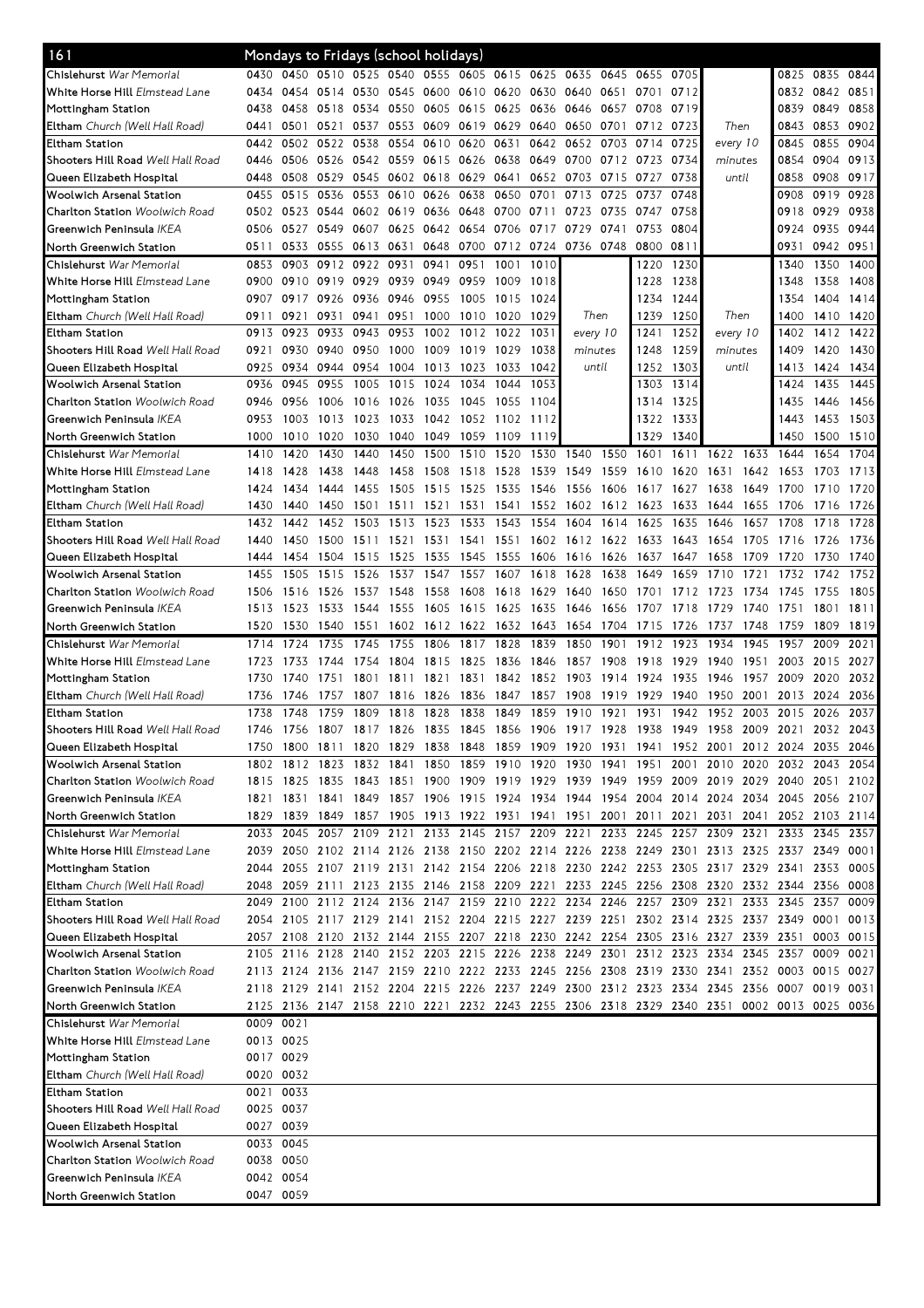| 161                                      |      | Saturdays (also Good Friday)                                                              |                |                                                                                      |                |           |      |           |                |           |                                                                       |      |                |           |                |                          |      |      |
|------------------------------------------|------|-------------------------------------------------------------------------------------------|----------------|--------------------------------------------------------------------------------------|----------------|-----------|------|-----------|----------------|-----------|-----------------------------------------------------------------------|------|----------------|-----------|----------------|--------------------------|------|------|
| Chislehurst War Memorial                 | 0430 | 0500 0530 0600                                                                            |                |                                                                                      | 0630 0700 0730 |           |      | 0745 0800 |                | 0815      | 0830                                                                  | 0840 | 0850           | 0900      | 0910 0920      |                          | 0930 | 0939 |
| White Horse Hill Elmstead Lane           | 0434 | 0504                                                                                      | 0534 0604      |                                                                                      | 0634           | 0704      | 0735 | 0750      | 0805 0820      |           | 0836                                                                  | 0846 | 0856           | 0906      | 0916 0926      |                          | 0936 | 0946 |
| Mottingham Station                       | 0438 | 0508                                                                                      | 0538           | 0608                                                                                 | 0638           | 0709 0740 |      |           | 0755 0810 0825 |           | 0841                                                                  | 0851 | 0902           |           | 0912 0922 0932 |                          | 0942 | 0952 |
| Eltham Church (Well Hall Road)           | 0441 | 0511                                                                                      | 0541 0611      |                                                                                      | 0641           | 0712 0743 |      | 0759      | 0814 0829      |           | 0845                                                                  | 0855 | 0906           | 0916      | 0926           | 0936                     | 0946 | 0956 |
| <b>Eltham Station</b>                    | 0442 | 0512                                                                                      | 0542           | 0612                                                                                 | 0642           | 0713      | 0744 | 0800      | 0816           | 0831      | 0847                                                                  | 0857 | 0908           | 0918      | 0928           | 0938                     | 0948 | 0958 |
| Shooters Hill Road Well Hall Road        | 0446 | 0516                                                                                      | 0546           | 0617                                                                                 | 0647           | 0718      | 0749 | 0806      | 0822           | 0837      | 0853                                                                  | 0903 | 0914           | 0924      | 0934           | 0944                     | 0955 | 1005 |
| Queen Elizabeth Hospital                 | 0448 | 0518                                                                                      | 0548           | 0619                                                                                 | 0649           | 0721      | 0752 | 0809      | 0825           | 0840      | 0856                                                                  | 0906 | 0917           | 0927      | 0937           | 0947                     | 0958 | 1008 |
| Woolwich Arsenal Station                 | 0455 | 0525                                                                                      | 0555           | 0626                                                                                 | 0657           | 0729      | 0800 | 0817      | 0833           | 0848      | 0905                                                                  | 0916 | 0927           | 0938      | 0948           | 0958                     | 1008 | 1018 |
| Charlton Station Woolwich Road           | 0502 | 0532                                                                                      | 0603           | 0634                                                                                 | 0705           | 0737      | 0809 | 0826      | 0842           | 0857      | 0914                                                                  | 0925 | 0936           | 0947      | 0957           | 1007                     | 1018 | 1028 |
| Greenwich Peninsula <i>IKEA</i>          | 0506 | 0537                                                                                      | 0608           | 0639                                                                                 |                | 0710 0742 | 0814 | 0831      | 0847           | 0903      | 0920                                                                  | 0931 | 0942           | 0953      | 1003           | 1014                     | 1025 | 1035 |
| North Greenwich Station                  | 0511 | 0542                                                                                      | 0613 0644      |                                                                                      | 0716 0748 0820 |           |      | 0837      |                | 0853 0909 | 0926                                                                  | 0937 | 0948           | 0959      | 1009           | 1020                     | 1031 | 1042 |
| Chislehurst War Memorial                 | 0948 | 0957                                                                                      | 1006           | 1016                                                                                 | 1026           | 1036      | 1046 | 1056      | 1106           | 1116      | 1126                                                                  | 1136 | 1146           | 1156      | 1206           | 1216                     | 1226 | 1236 |
| White Horse Hill Elmstead Lane           | 0955 | 1004                                                                                      | 1013           | 1023                                                                                 | 1034           | 1044      | 1054 | 1104      | 1115           | 1125      | 1135                                                                  | 1145 | 1155           | 1205      | 1215           | 1225                     | 1235 | 1245 |
| Mottingham Station                       | 1001 | 1011                                                                                      | 1020           | 1030                                                                                 | 1041           | 1051      | 1101 | 1112      | 1123           | 1133      | 1143                                                                  | 1153 | 1203           | 1213      | 1223           | 1233                     | 1243 | 1253 |
| Eltham Church (Well Hall Road)           | 1005 | 1015                                                                                      | 1025           | 1035                                                                                 | 1046           | 1056      | 1106 | 1117 1128 |                | 1138      | 1148                                                                  | 1159 | 1209           | 1219      | 1229           | 1239                     | 1249 | 1259 |
| Eltham Station                           | 1007 | 1017                                                                                      | 1027           | 1037                                                                                 | 1048           | 1058      | 1108 | 1119      | 1130           | 1140      | 1150                                                                  | 1201 | 1211           | 1221      | 1231           | 1241                     | 1251 | 1301 |
| Shooters Hill Road <i>Well Hall Road</i> | 1014 | 1024                                                                                      | 1034           | 1044                                                                                 | 1055           | 1105 1115 |      | 1126 1137 |                | 1147      | 1157                                                                  | 1208 | 1218           | 1228      | 1238           | 1248                     | 1258 | 1308 |
| Queen Elizabeth Hospital                 | 1017 | 1027                                                                                      | 1037           | 1047                                                                                 | 1058           | 1108      | 1118 | 1129      | 1140           | 1150      | 1200                                                                  | 1211 | 1222           | 1232      | 1242           | 1252                     | 1302 | 1312 |
| Woolwich Arsenal Station                 | 1028 | 1038                                                                                      | 1048           | 1058                                                                                 | 1109           | 1119      | 1129 | 1140      | 1151           | 1201      | 1211                                                                  | 1222 | 1233           | 1243      | 1253           | 1303                     | 1313 | 1323 |
| <b>Charlton Station Woolwich Road</b>    | 1038 | 1048                                                                                      | 1059           | 1109                                                                                 | 1120           | 1130      | 1140 | 1151      | 1202           | 1212      | 1223                                                                  | 1234 | 1245           | 1255      | 1305           | 1315                     | 1325 | 1335 |
| Greenwich Peninsula IKEA                 | 1045 | 1055                                                                                      | 1106           | 1116                                                                                 | 1127           | 1137      | 1147 | 1158      | 1209           | 1219      | 1230                                                                  | 1241 | 1252           | 1303      | 1313           | 1323                     | 1333 | 1343 |
| North Greenwich Station                  | 1052 | 1102                                                                                      | 1112           | 1123                                                                                 | 1134           | 1144      | 1154 | 1205      | 1216           | 1226      | 1237                                                                  | 1248 | 1259           | 1310      | 1320           | 1330                     | 1340 | 1350 |
| Chislehurst War Memorial                 | 1246 | 1256                                                                                      | 1306           | 1316                                                                                 | 1326           | 1336      | 1346 | 1356      | 1406           | 1416      | 1426                                                                  | 1436 | 1446           | 1456      | 1506           | 1516                     | 1526 | 1536 |
| White Horse Hill Elmstead Lane           | 1255 | 1304                                                                                      | 1314           | 1324                                                                                 | 1334           | 1344      | 1354 | 1404      | 1414           | 1424      | 1434                                                                  | 1444 | 1453           | 1503      | 1513           | 1523                     | 1533 | 1543 |
| Mottingham Station                       | 1303 |                                                                                           | 1312 1322 1332 |                                                                                      | 1342 1352      |           | 1402 | 1412 1421 |                | 1431      | 1441                                                                  | 1451 | 1500           | 1510      | 1519           | 1529                     | 1539 | 1549 |
| Eltham Church (Well Hall Road)           | 1309 | 1318                                                                                      | 1328           | 1338                                                                                 |                | 1347 1357 | 1407 | 1417      | 1426           | 1436      | 1446                                                                  | 1456 | 1505           | 1515      | 1524           | 1534                     | 1544 | 1554 |
| Eltham Station                           | 1311 | 1320                                                                                      | 1330           | 1340                                                                                 | 1349           | 1359      | 1409 | 1419      | 1428           | 1438      | 1448                                                                  | 1458 | 1507           | 1517      | 1526           | 1536                     | 1546 | 1556 |
| Shooters Hill Road Well Hall Road        | 1318 | 1327                                                                                      | 1337           | 1347                                                                                 | 1356           | 1406      | 1416 | 1426      | 1435           | 1445      | 1455                                                                  | 1505 | 1514           | 1524      | 1533           | 1543                     | 1553 | 1603 |
| Queen Elizabeth Hospital                 | 1322 | 1331                                                                                      | 1341           | 1351                                                                                 | 1400           | 1410      | 1419 | 1429      | 1438           | 1448      | 1458                                                                  | 1508 | 1517           | 1527      | 1536           | 1546                     | 1556 | 1606 |
| Woolwich Arsenal Station                 | 1333 | 1342                                                                                      | 1352           | 1402                                                                                 | 1411           | 1421      | 1430 | 1440      | 1449           | 1459      | 1509                                                                  | 1519 | 1528           | 1538      | 1547           | 1557                     | 1607 | 1617 |
| Charlton Station Woolwich Road           | 1345 | 1354                                                                                      | 1404           | 1414                                                                                 | 1423           | 1433      | 1442 |           | 1452 1501      | 1511      | 1521                                                                  | 1530 | 1539           | 1549      | 1558           | 1608                     | 1618 | 1628 |
| Greenwich Peninsula <i>IKEA</i>          | 1353 | 1402                                                                                      | 1412 1422      |                                                                                      | 1431           | 1441      | 1450 | 1500      | 1509           | 1519      | 1529                                                                  | 1538 | 1547           | 1557      | 1606           | 1616                     | 1625 | 1635 |
| North Greenwich Station                  | 1400 | 1409                                                                                      | 1419 1429      |                                                                                      | 1438           | 1448      | 1457 | 1507      | 1516           | 1526      | 1536                                                                  | 1545 | 1554           | 1604      | 1613           | 1623                     | 1632 | 1642 |
|                                          |      |                                                                                           |                |                                                                                      |                |           |      |           |                |           |                                                                       |      |                |           |                |                          |      |      |
| Chislehurst War Memorial                 | 1546 |                                                                                           |                | 1646                                                                                 | 1657           | 1709      | 1721 | 1733      | 1745           | 1757      | 1809                                                                  | 1821 | 1833           | 1845      | 1857           | 1909                     | 1921 | 1933 |
| White Horse Hill Elmstead Lane           | 1553 |                                                                                           |                | 1653                                                                                 | 1704           | 6<br>171  | 1728 | 1740      | 1752           | 1804      | 1816                                                                  | 1827 | 1839           | 1851      | 1903           | 1915                     | 1927 | 1939 |
| Mottingham Station                       | 1559 |                                                                                           |                | 1659                                                                                 | 1710           | 1722      | 1734 | 1746      | 1758           | 1810      | 1822                                                                  | 1833 | 1845           | 1857      | 1909           | 1921                     | 1933 | 1945 |
| Eltham Church (Well Hall Road)           | 1604 | Then                                                                                      |                | 1704                                                                                 | 1715           | 1727      | 1739 | 1751      | 1803           | 1815      | 1827                                                                  | 1838 | 1850           | 1901      | 1913           | 1925                     | 1937 | 1949 |
| <b>Eltham Station</b>                    | 1606 | every 10                                                                                  |                | 1706                                                                                 | 1717           | 1729      | 1741 | 1753      | 1805           | 1817      | 1829                                                                  | 1840 | 1852           | 1903      | 1915           | 1927                     | 1939 | 1951 |
| Shooters Hill Road Well Hall Road        | 1613 | minutes                                                                                   |                | 1713                                                                                 | 1724 1736 1748 |           |      |           |                |           | 1800 1812 1824 1836 1847 1858                                         |      |                |           |                | 1909 1921 1933 1945 1957 |      |      |
| Queen Elizabeth Hospital                 | 1616 |                                                                                           | until          | 1716                                                                                 | 1727           | 1739      | 1751 |           | 1803 1815      | 1827      | 1839                                                                  | 1850 | 1901           | 1912 1924 |                | 1936                     | 1948 | 2000 |
| Woolwich Arsenal Station                 | 1627 |                                                                                           |                | 1727                                                                                 | 1737           | 1749      | 1801 | 1812 1824 |                | 1836      | 1848                                                                  |      | 1859 1910 1921 |           | 1932 1944      |                          | 1956 | 2008 |
| <b>Charlton Station</b> Woolwich Road    | 1638 |                                                                                           |                | 1738                                                                                 | 1748           |           |      |           |                |           | 1800 1812 1823 1835 1846 1858 1909 1920 1931 1942 1954 2006 2018      |      |                |           |                |                          |      |      |
| Greenwich Peninsula IKEA                 | 1645 |                                                                                           |                | 1745                                                                                 | 1755 1807 1819 |           |      |           |                |           | 1830 1842 1853 1904 1915 1926 1937 1948 2000 2012 2023                |      |                |           |                |                          |      |      |
| North Greenwich Station                  | 1652 |                                                                                           |                | 1752                                                                                 |                |           |      |           |                |           | 1802 1814 1826 1837 1849 1900 1911 1922 1933 1944 1955 2007 2019 2030 |      |                |           |                |                          |      |      |
| Chislehurst War Memorial                 |      | 1945 1957 2009 2021                                                                       |                |                                                                                      |                |           |      |           |                |           | 2033 2045 2057 2109 2121 2133 2145 2157 2209 2221 2233 2245 2257 2309 |      |                |           |                |                          |      |      |
| White Horse Hill Elmstead Lane           |      | 1951 2003 2014 2026 2038 2050 2102 2114 2126 2138 2150 2202 2214 2226 2238 2250 2302 2314 |                |                                                                                      |                |           |      |           |                |           |                                                                       |      |                |           |                |                          |      |      |
| Mottingham Station                       |      | 1957 2009 2020 2031 2043 2055 2107 2119 2131 2143 2154 2206 2218 2230 2242 2254 2306 2318 |                |                                                                                      |                |           |      |           |                |           |                                                                       |      |                |           |                |                          |      |      |
| <b>Eltham</b> Church (Well Hall Road)    |      | 2001 2013 2024 2035 2047 2059 2111 2123 2135 2147 2158 2210 2222 2233 2245 2257 2309 2321 |                |                                                                                      |                |           |      |           |                |           |                                                                       |      |                |           |                |                          |      |      |
| Eltham Station                           |      | 2003 2014 2025 2036 2048 2100 2112 2124 2136 2148 2159 2211 2223 2234 2246 2258 2310      |                |                                                                                      |                |           |      |           |                |           |                                                                       |      |                |           |                |                          |      | 2322 |
| Shooters Hill Road Well Hall Road        |      | 2009 2020 2031 2042 2054 2106 2117 2129 2141 2153 2204 2216 2228 2239 2251 2303 2315 2327 |                |                                                                                      |                |           |      |           |                |           |                                                                       |      |                |           |                |                          |      |      |
| Queen Elizabeth Hospital                 |      | 2012 2023 2034 2045 2057 2109 2120 2132 2144 2156 2207 2219 2231 2242 2254 2306 2317 2329 |                |                                                                                      |                |           |      |           |                |           |                                                                       |      |                |           |                |                          |      |      |
| Woolwich Arsenal Station                 |      | 2020 2031                                                                                 |                | 2042 2053 2105 2117 2128 2140 2152 2204 2215 2227 2239 2250 2302 2313 2324           |                |           |      |           |                |           |                                                                       |      |                |           |                |                          |      | 2336 |
| <b>Charlton Station</b> Woolwich Road    |      | 2029 2040 2051 2102 2114 2126 2137 2149 2201 2212 2223 2235 2247 2258 2310 2321 2332 2343 |                |                                                                                      |                |           |      |           |                |           |                                                                       |      |                |           |                |                          |      |      |
| Greenwich Peninsula <i>IKEA</i>          |      | 2034 2045 2056 2107 2119 2131 2142 2154 2206 2217 2228 2240 2252 2303 2314 2325 2336 2347 |                |                                                                                      |                |           |      |           |                |           |                                                                       |      |                |           |                |                          |      |      |
| North Greenwich Station                  | 2041 |                                                                                           |                | 2052 2103 2114 2126 2137 2148 2200 2212 2223 2234 2246 2258 2309 2320 2331 2342 2353 |                |           |      |           |                |           |                                                                       |      |                |           |                |                          |      |      |
| Chislehurst War Memorial                 | 2321 | 2333                                                                                      |                | 2345 2357 0009 0021                                                                  |                |           |      |           |                |           |                                                                       |      |                |           |                |                          |      |      |
| White Horse Hill Elmstead Lane           | 2326 | 2337 2349 0001 0013 0025                                                                  |                |                                                                                      |                |           |      |           |                |           |                                                                       |      |                |           |                |                          |      |      |
| Mottingham Station                       |      | 2330 2341 2353 0005 0017 0029                                                             |                |                                                                                      |                |           |      |           |                |           |                                                                       |      |                |           |                |                          |      |      |
| Eltham Church (Well Hall Road)           |      | 2333 2344 2356 0008 0020 0032                                                             |                |                                                                                      |                |           |      |           |                |           |                                                                       |      |                |           |                |                          |      |      |
| Eltham Station                           |      | 2334 2345 2357 0009 0021                                                                  |                |                                                                                      |                | 0033      |      |           |                |           |                                                                       |      |                |           |                |                          |      |      |
| Shooters Hill Road Well Hall Road        |      | 2339 2350 0002 0014 0026 0037                                                             |                |                                                                                      |                |           |      |           |                |           |                                                                       |      |                |           |                |                          |      |      |
| Queen Elizabeth Hospital                 | 2341 |                                                                                           |                | 2352 0004 0016 0028 0039                                                             |                |           |      |           |                |           |                                                                       |      |                |           |                |                          |      |      |
| Woolwich Arsenal Station                 | 2348 |                                                                                           |                | 2359 0011 0022 0034                                                                  |                | 0045      |      |           |                |           |                                                                       |      |                |           |                |                          |      |      |
| <b>Charlton Station</b> Woolwich Road    |      | 2355 0006 0018 0029 0040 0051                                                             |                |                                                                                      |                |           |      |           |                |           |                                                                       |      |                |           |                |                          |      |      |
| Greenwich Peninsula IKEA                 |      | 2359 0010 0022 0033 0044 0055                                                             |                |                                                                                      |                |           |      |           |                |           |                                                                       |      |                |           |                |                          |      |      |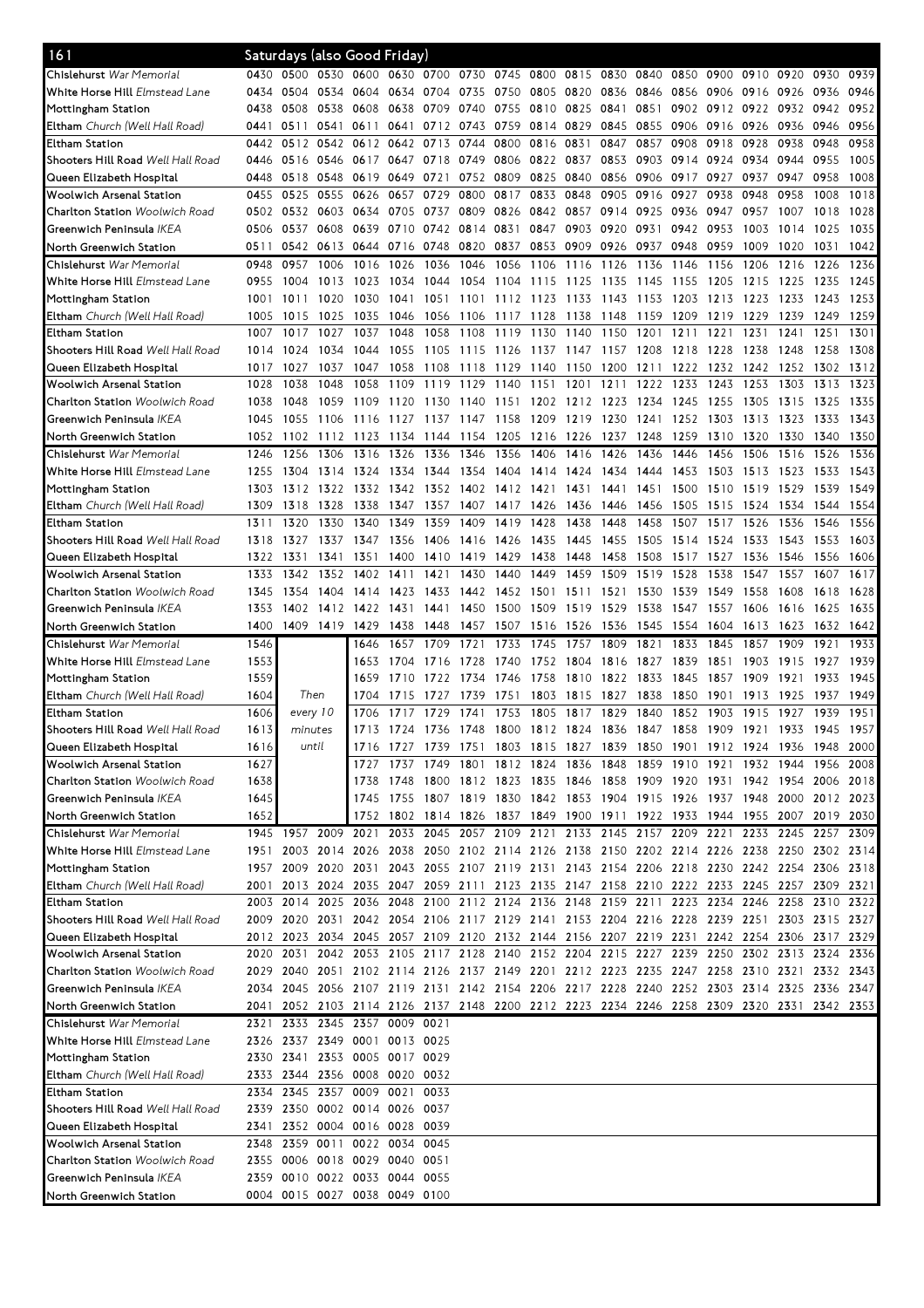| 161                                      |      | Sundays and other Public Holidays (except Christmas Day) |           |           |      |           |                |           |                |                     |           |                |                                                                                           |      |           |                |      |      |
|------------------------------------------|------|----------------------------------------------------------|-----------|-----------|------|-----------|----------------|-----------|----------------|---------------------|-----------|----------------|-------------------------------------------------------------------------------------------|------|-----------|----------------|------|------|
| Chislehurst War Memorial                 | 0620 |                                                          |           |           |      |           |                |           |                |                     |           |                | 0650 0720 0750 0820 0850 0905 0920 0935 0947 0959 1011 1023 1035                          |      | 1046      | 1057 1108 1119 |      |      |
| White Horse Hill Elmstead Lane           | 0624 | 0654                                                     | 0725 0755 |           | 0825 | 0855 0910 |                |           | 0925 0940 0952 |                     | 1005      | 1017           | 1029                                                                                      | 1041 | 1052      | 1103           | 1114 | 1126 |
| Mottingham Station                       | 0628 | 0659                                                     | 0730      | 0800      | 0830 | 0900      | 0915           | 0930      | 0946           | 0958                | 1011      | 1023           | 1035                                                                                      | 1047 | 1058      | 1109           | 1121 | 1133 |
| <b>Eltham</b> Church (Well Hall Road)    | 0631 | 0702                                                     | 0733      | 0804      | 0834 | 0904      | 0919           | 0934      | 0950           | 1002                | 1015      | 1027           | 1039                                                                                      | 1051 | 1102      | 1113           | 1125 | 1137 |
| Eltham Station                           | 0632 | 0703                                                     | 0734      | 0805      | 0836 | 0906      | 0921           | 0936      | 0952           | 1004                | 1017      | 1029           | 1041                                                                                      | 1053 | 1104      | 1115           | 1127 | 1139 |
| Shooters Hill Road Well Hall Road        | 0637 | 0708                                                     | 0739      | 0810      | 0841 | 0911      | 0926           | 0942 0958 |                | 1010                | 1023      | 1035           | 1047                                                                                      | 1059 | 1111      | 1122           | 1134 | 1146 |
| Queen Elizabeth Hospital                 | 0640 | 0711                                                     |           | 0742 0813 | 0844 | 0914      | 0929           | 0945      | 1001           | 1013                | 1026      | 1038           | 1050                                                                                      | 1102 | 1114      | 1125           | 1137 | 1149 |
| Woolwich Arsenal Station                 | 0647 | 0718                                                     | 0749      | 0820      | 0851 | 0922      | 0937           | 0953      | 1010           | 1022                | 1035      | 1047           | 1059                                                                                      | 1111 | 1123      | 1135           | 1147 | 1159 |
| <b>Charlton Station</b> Woolwich Road    | 0654 | 0725                                                     | 0756 0828 |           | 0859 | 0930      | 0946           | 1002 1019 |                | 1032                | 1045      | 1057           | 1109                                                                                      | 1121 | 1133      | 1145           | 1157 | 1209 |
| Greenwich Peninsula IKEA                 | 0658 | 0729                                                     | 0801      | 0833      | 0905 | 0936      | 0952           | 1008      | 1025           | 1038                | 1051      | 1104           | 1116                                                                                      | 1128 | 1140      | 1152           | 1204 | 1216 |
| North Greenwich Station                  | 0703 | 0734                                                     | 0806      | 0838      | 0910 | 0942      | 0958           | 1014      | 1031           | 1044                | 1057      | 1110           | 1123                                                                                      | 1135 | 1147      | 1159           | 1211 | 1223 |
| Chislehurst War Memorial                 | 1130 | 1142                                                     | 1154      | 1206      | 1218 | 1230      | 1242           | 1254      | 1307           | 1319                | 1331      | 1343           | 1355                                                                                      | 1407 | 1419      | 1432           | 1445 | 1457 |
| White Horse Hill Elmstead Lane           | 1137 | 1149                                                     | 1201      | 1213      | 1225 | 1237      | 1249           | 1301      | 1314           | 1326                | 1338      | 1350           | 1402                                                                                      | 1414 | 1426      | 1438           | 1451 | 1503 |
| Mottingham Station                       | 1144 | 1156                                                     | 1208      | 1221      | 1233 | 1245      | 1257           | 1309      | 1321           | 1333                | 1345      | 1356           | 1408                                                                                      | 1420 | 1432      | 1444           | 1457 | 1509 |
| Eltham Church (Well Hall Road)           | 1148 | 1200                                                     | 1213      | 1226      | 1238 | 1250      | 1302           | 1314      | 1326           | 1338                | 1350      | 1401           | 1413                                                                                      | 1425 | 1437      | 1449           | 1502 | 1514 |
| <b>Eltham Station</b>                    | 1150 | 1202                                                     | 1215      | 1228      | 1240 | 1252      | 1304           | 1316      | 1328           | 1340                | 1352      | 1403           | 1415                                                                                      | 1427 | 1439      | 1451           | 1504 | 1516 |
| Shooters Hill Road Well Hall Road        | 1157 | 1209                                                     | 1222      | 1235      | 1247 | 1259      | 1311           | 1323      | 1335           | 1347                | 1359      | 1410           | 1422                                                                                      | 1434 | 1446      | 1458           | 1511 | 1523 |
| Queen Elizabeth Hospital                 | 1200 | 1212                                                     | 1225      | 1238      | 1250 | 1302      | 1314           | 1326      | 1338           | 1350                | 1402      | 1413           | 1425                                                                                      | 1437 | 1449      | 1501           | 1514 | 1526 |
| Woolwich Arsenal Station                 | 1210 | 1222                                                     | 1235      | 1248      | 1300 | 1312      | 1324           | 1336      | 1348           | 1400                | 1412      | 1423           | 1435                                                                                      | 1447 | 1459      | 1511           | 1524 | 1536 |
| <b>Charlton Station</b> Woolwich Road    | 1220 | 1232                                                     | 1245 1258 |           | 1310 | 1322      | 1334           | 1346      | 1358           | 1410                | 1422 1433 |                | 1445                                                                                      | 1457 | 1509      | 1521           | 1534 | 1546 |
| Greenwich Peninsula IKEA                 | 1228 | 1240                                                     | 1253      | 1306      | 1318 | 1330      | 1342           | 1354      | 1406           | 1417                | 1429      | 1440           | 1452                                                                                      | 1504 | 1516      | 1528           | 1540 | 1552 |
| North Greenwich Station                  | 1235 | 1247                                                     | 1300      | 1313      | 1325 | 1337      | 1349           | 1401      | 1413           | 1424                | 1436      | 1447           | 1459                                                                                      | 1511 | 1523      | 1535           | 1547 | 1559 |
| Chislehurst War Memorial                 | 1509 | 1521                                                     | 1533      | 1545      | 1557 | 1609      | 1621           | 1633      | 1645           | 1657                | 1709      | 1721           | 1733                                                                                      | 1745 | 1757      | 1809           | 1821 | 1833 |
| White Horse Hill Elmstead Lane           | 1515 | 1527                                                     | 1539      | 1551      | 1603 | 1615      | 1627           | 1639      | 1651           | 1703                | 1715      | 1727           | 1739                                                                                      | 1750 | 1802      | 1814           | 1826 | 1838 |
| Mottingham Station                       | 1521 | 1533                                                     | 1545      | 1557      | 1609 | 1621      | 1633           | 1644      | 1656           | 1708                | 1720      | 1732           | 1744                                                                                      | 1755 | 1807      | 1819           | 1831 | 1843 |
| <b>Eltham</b> Church (Well Hall Road)    | 1526 | 1538                                                     | 1550      | 1602      | 1614 | 1626      | 1638           | 1649      | 1700           | 1712                | 1724      | 1736           | 1748                                                                                      | 1759 | 1811      | 1823           | 1835 | 1847 |
| <b>Eltham Station</b>                    | 1528 | 1540                                                     | 1552      | 1604      | 1616 | 1628      | 1640           | 1651      | 1702           | 1714                | 1726      | 1738           | 1750                                                                                      | 1801 | 1813      | 1825           | 1837 | 1849 |
| Shooters Hill Road <i>Well Hall Road</i> | 1535 | 1547                                                     | 1559 1610 |           |      | 1622 1634 | 1646           | 1657      | 1708           | 1720                | 1732      | 1744           | 1756                                                                                      | 1807 | 1819      | 1831           | 1843 | 1855 |
| Queen Elizabeth Hospital                 | 1538 | 1550                                                     | 1602      | 1613      | 1625 | 1637      | 1649           | 1700      | 1711           | 1723                | 1735      | 1747           | 1759                                                                                      | 1810 | 1822      | 1834           | 1846 | 1858 |
| Woolwich Arsenal Station                 | 1548 | 1600                                                     | 1611      | 1622      | 1634 | 1646      | 1658           | 1709      | 1720           | 1732                | 1744      | 1755           | 1807                                                                                      | 1818 | 1830      | 1842           | 1854 | 1906 |
| <b>Charlton Station</b> Woolwich Road    | 1558 | 1609                                                     | 1620      | 1631      | 1643 | 1655      | 1707           | 1718      | 1729           | 1741                | 1753      | 1804           | 1816                                                                                      | 1827 | 1839      | 1851           | 1903 | 1915 |
| Greenwich Peninsula IKEA                 | 1604 | 1615                                                     | 1626      | 1637      | 1649 | 1701      | 1713           | 1724      | 1735           | 1746                | 1758      | 1809           | 1821                                                                                      | 1832 | 1844      | 1856           | 1908 | 1920 |
| North Greenwich Station                  | 1611 | 1622                                                     | 1633      | 1644      | 1656 | 1708      | 1720           | 1731      | 1742           | 1753                | 1805      | 1816           | 1828                                                                                      | 1839 | 1851      | 1903           | 1914 | 1926 |
| Chislehurst War Memorial                 | 1845 | 1857                                                     | 1909      | 1921      | 1933 | 1945      | 1957           | 2009      | 2021           | 2033                | 2045      | 2057           | 2109                                                                                      | 2121 | 2133      | 2145           | 2157 | 2209 |
| White Horse Hill Elmstead Lane           | 1850 | 1902                                                     | 1914      | 1926      | 1938 | 1950      | 2002           | 2014 2026 |                | 2038                |           | 2050 2102 2114 |                                                                                           | 2125 | 2137 2149 |                | 2201 | 2213 |
| Mottingham Station                       | 1855 | 1907                                                     | 1919      | 1931      | 1943 | 1955      | 2007           | 2019      | 2031           | 2043                | 2055      | 2106           | 2117                                                                                      | 2129 | 2141      | 2153           | 2205 | 2217 |
| Eltham Church (Well Hall Road)           | 1859 | 1911                                                     | 1923      | 1935      | 1947 | 1959      | 2011           | 2023      | 2035           | 2047                | 2059      | 2110           | 2121                                                                                      | 2133 | 2145      | 2157           | 2209 | 2221 |
| Eltham Station                           | 1901 | 1913                                                     | 1925      | 1937      | 1949 | 2001      | 2012           | 2024      | 2036           | 2048                | 2100      | 2111           | 2122                                                                                      | 2134 | 2146      | 2158           | 2210 | 2222 |
| Shooters Hill Road Well Hall Road        | 1907 | 1919                                                     | 1931 1943 |           |      |           | 1955 2006 2017 | 2029 2041 |                | 2053                |           |                | 2105 2116 2127 2139                                                                       |      | 2151      | 2203 2215      |      | 2227 |
| Queen Elizabeth Hospital                 |      |                                                          |           |           |      |           |                |           |                |                     |           |                | 1910 1922 1934 1946 1958 2009 2020 2032 2044 2056 2108 2119 2130 2142 2154 2206 2218 2229 |      |           |                |      |      |
| <b>Woolwich Arsenal Station</b>          |      |                                                          |           |           |      |           |                |           |                |                     |           |                | 1918 1930 1942 1954 2005 2016 2027 2039 2051 2103 2115 2126 2137 2149 2201 2213 2225 2236 |      |           |                |      |      |
| Charlton Station Woolwich Road           |      |                                                          |           |           |      |           |                |           |                |                     |           |                | 1927 1939 1951 2002 2013 2024 2035 2047 2059 2111 2122 2133 2144 2156 2207 2219 2231 2242 |      |           |                |      |      |
| Greenwich Peninsula <i>IKEA</i>          |      |                                                          |           |           |      |           |                |           |                |                     |           |                | 1932 1944 1956 2007 2018 2029 2040 2051 2103 2115 2126 2137 2148 2200 2211 2223 2235 2246 |      |           |                |      |      |
| North Greenwich Station                  |      |                                                          |           |           |      |           |                |           |                |                     |           |                | 1938 1950 2002 2013 2024 2035 2046 2057 2109 2121 2132 2143 2154 2206 2217 2229 2240 2251 |      |           |                |      |      |
| Chislehurst War Memorial                 |      | 2221 2233 2245 2257 2309 2321 2333 2345 2357 0009 0021   |           |           |      |           |                |           |                |                     |           |                |                                                                                           |      |           |                |      |      |
| White Horse Hill Elmstead Lane           |      | 2225 2237 2249 2301 2313 2325 2337 2349 0001 0013 0025   |           |           |      |           |                |           |                |                     |           |                |                                                                                           |      |           |                |      |      |
| Mottingham Station                       |      | 2229 2241 2253 2305 2317 2329 2341                       |           |           |      |           |                |           |                | 2353 0004 0016 0028 |           |                |                                                                                           |      |           |                |      |      |
| <b>Eltham</b> Church (Well Hall Road)    |      | 2232 2244 2256 2308 2320 2332 2344 2356 0007 0019 0031   |           |           |      |           |                |           |                |                     |           |                |                                                                                           |      |           |                |      |      |
| Eltham Station                           |      | 2233 2245 2257 2309 2321 2333 2345 2357 0008 0020 0032   |           |           |      |           |                |           |                |                     |           |                |                                                                                           |      |           |                |      |      |
| Shooters Hill Road Well Hall Road        |      | 2238 2249 2301 2313 2325 2337 2349 0001 0012 0024 0036   |           |           |      |           |                |           |                |                     |           |                |                                                                                           |      |           |                |      |      |
| Queen Elizabeth Hospital                 |      | 2240 2251 2303 2315 2327 2339 2351 0003 0014 0026 0038   |           |           |      |           |                |           |                |                     |           |                |                                                                                           |      |           |                |      |      |
| Woolwich Arsenal Station                 |      | 2247 2258 2310 2322 2333 2345 2357 0009 0020 0032 0044   |           |           |      |           |                |           |                |                     |           |                |                                                                                           |      |           |                |      |      |
| <b>Charlton Station</b> Woolwich Road    |      | 2253 2304 2316 2328 2339 2351 0002 0014 0025 0037 0049   |           |           |      |           |                |           |                |                     |           |                |                                                                                           |      |           |                |      |      |
| Greenwich Peninsula <i>IKEA</i>          |      | 2257 2308 2320 2332 2343 2355 0006 0018 0029 0041 0053   |           |           |      |           |                |           |                |                     |           |                |                                                                                           |      |           |                |      |      |
| North Greenwich Station                  |      | 2302 2313 2325 2337 2348 0000 0011 0023 0034 0046 0058   |           |           |      |           |                |           |                |                     |           |                |                                                                                           |      |           |                |      |      |

Operated by Stagecoach London

www.londonbusroutes.net 8.2.20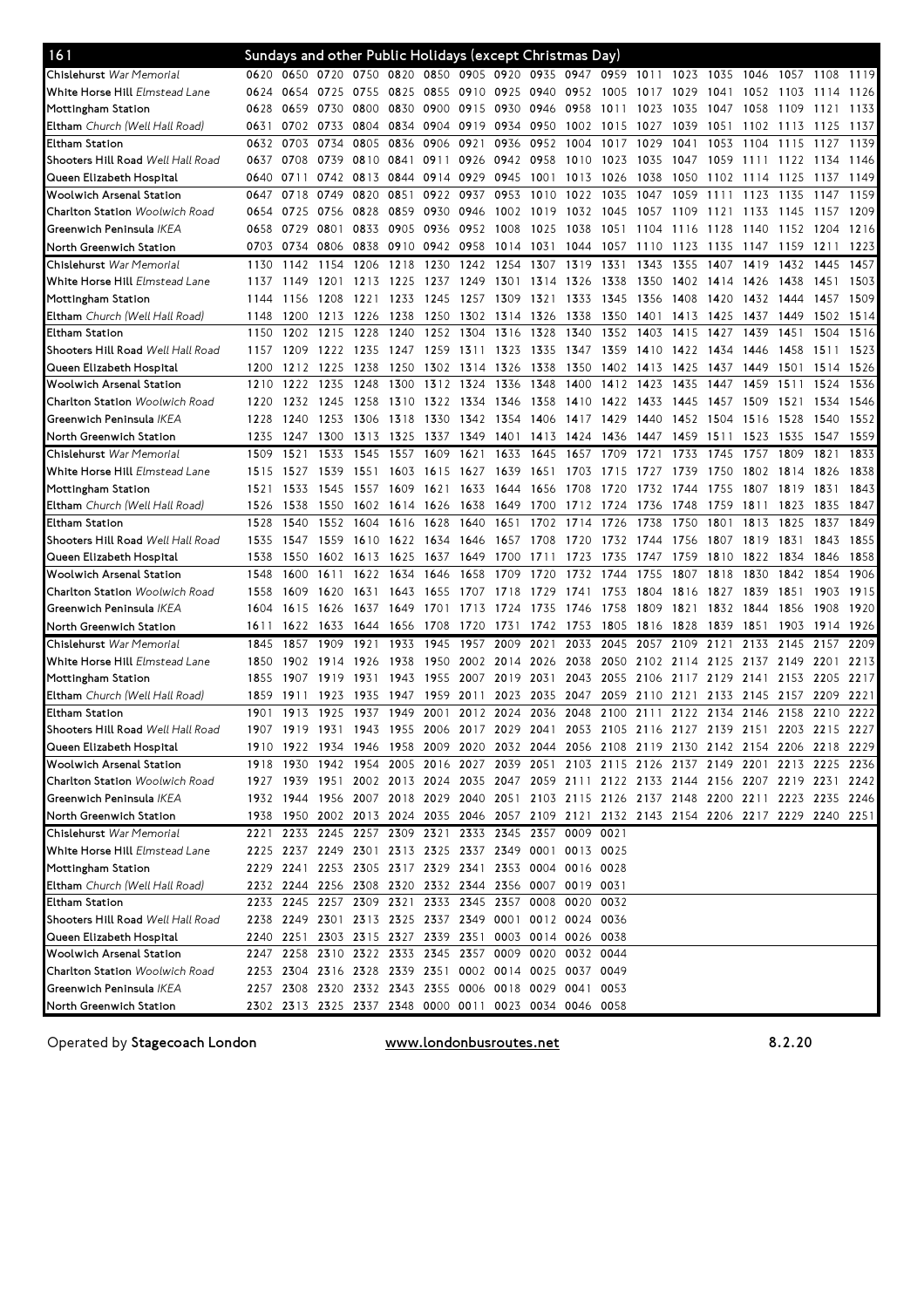## 161 North

## Greenwich – Woolwich – Chislehurst

| 161                                      |      | Mondays to Fridays (school days)                                                          |      |                               |      |                          |      |           |      |                     |      |      |                     |      |      |                          |           |              |
|------------------------------------------|------|-------------------------------------------------------------------------------------------|------|-------------------------------|------|--------------------------|------|-----------|------|---------------------|------|------|---------------------|------|------|--------------------------|-----------|--------------|
| North Greenwich Station                  | 0520 |                                                                                           |      | 0540 0600 0615 0630 0640 0648 |      |                          |      | 0656 0705 |      |                     |      | 0755 |                     |      |      | 0805 0815 0825 0836 0847 |           | 0858         |
| Greenwich Peninsula IKEA                 | 0524 | 0544                                                                                      | 0604 | 0620                          |      | 0635 0645                | 0653 | 0702 0711 |      |                     |      | 0801 | 0811                | 0821 | 0831 | 0842                     | 0853      | 0904         |
| <b>Charlton Station</b> Woolwich Road    | 0528 | 0548                                                                                      | 0609 | 0625                          | 0640 | 0650                     | 0658 | 0708 0717 |      |                     |      | 0807 | 0817                | 0827 | 0837 | 0848                     | 0859      | 0910         |
| <b>Woolwich</b> General Gordon Square    | 0536 | 0557                                                                                      | 0618 | 0634                          |      | 0649 0700                | 0709 | 0719 0728 |      | Then                |      | 0818 | 0828                | 0838 | 0848 | 0859                     | 0910      | 0921         |
| Queen Elizabeth Hospital                 | 0541 | 0602                                                                                      | 0624 | 0640                          | 0656 | 0708                     | 0718 | 0728      | 0737 | every 10            |      | 0827 | 0837                | 0847 | 0857 | 0908                     | 0918      | 0929         |
| Shooters Hill Road <i>Well Hall Road</i> | 0543 | 0604                                                                                      | 0626 | 0643                          | 0659 | 0711                     | 0721 | 0731      | 0740 | minutes             |      | 0830 | 0840                | 0850 | 0900 | 0911                     | 0921      | 0932         |
| Eltham Station                           | 0548 | 0609                                                                                      | 0631 | 0649                          | 0706 | 0718                     | 0728 | 0738      | 0748 | until               |      | 0838 | 0848                | 0858 | 0908 | 0918                     | 0928      | 0939         |
| Eltham Church (Well Hall Road)           | 0549 | 0611                                                                                      | 0633 | 0651                          | 0708 | 0720                     | 0730 | 0740      | 0750 |                     |      | 0840 | 0850                | 0900 | 0910 | 0920                     | 0930      | 0941         |
| Mottingham Station                       |      | 0552 0614                                                                                 | 0636 | 0654                          | 0711 | 0724                     | 0734 | 0744 0754 |      |                     |      | 0844 | 0854                | 0904 | 0914 | 0924                     | 0934      | 0945         |
| <b>White Horse Hill</b> Elmstead Lane    | 0557 | 0620                                                                                      | 0642 | 0700                          | 0718 | 0731                     | 0742 | 0752 0802 |      |                     |      | 0852 | 0901                | 0911 | 0921 | 0931                     | 0941      | 0952         |
| Chislehurst War Memorial                 | 0602 | 0625 0648                                                                                 |      | 0707                          |      | 0726 0740                | 0751 | 0801      | 0811 |                     |      | 0901 | 0910                | 0919 | 0929 | 0939                     | 0949      | 0959         |
| North Greenwich Station                  | 0908 |                                                                                           |      | 1138                          | 1147 | 1157                     | 1207 | 1217 1226 |      | 1236                | 1246 | 1256 | 1306                | 1315 | 1324 |                          |           | 1414         |
| Greenwich Peninsula IKEA                 | 0914 |                                                                                           |      | 1144                          | 1153 | 1203                     | 1213 | 1223      | 1232 | 1242 1252           |      | 1302 | 1312                | 1321 | 1330 |                          |           | 1420         |
| Charlton Station <i>Woolwich Road</i>    | 0920 |                                                                                           |      | 1150                          | 1159 | 1209                     | 1219 | 1229      | 1239 | 1249                | 1259 | 1309 | 1319                | 1328 | 1337 |                          |           | 1427         |
| <b>Woolwich</b> General Gordon Square    | 0931 | Then                                                                                      |      | 1201                          | 1211 | 1221                     | 1231 | 1241      | 1251 | 1301                | 1311 | 1321 | 1331                | 1340 | 1349 | Then                     |           | 1439         |
| Queen Elizabeth Hospital                 | 0939 | every 10                                                                                  |      | 1209                          | 1219 | 1229                     | 1239 | 1249      | 1259 | 1309                | 1319 | 1329 | 1339                | 1348 | 1357 | every 10                 |           | 1447         |
| Shooters Hill Road <i>Well Hall Road</i> | 0942 | minutes                                                                                   |      | 1212                          | 1222 | 1232                     | 1242 | 1252 1302 |      | 1312 1322           |      | 1332 | 1342                | 1351 | 1400 | minutes                  |           | 1450         |
| Eltham Station                           | 0949 | until                                                                                     |      | 1219                          | 1229 | 1239                     | 1249 | 1259      | 1309 | 1319                | 1329 | 1339 | 1349                | 1358 | 1407 | until                    |           | 1457         |
| <b>Eltham</b> Church (Well Hall Road)    | 0951 |                                                                                           |      | 1221                          | 1231 | 1241                     | 1251 | 1301      | 1311 | 1321                | 1331 | 1341 | 1351                | 1400 | 1409 |                          |           | 1459         |
|                                          |      |                                                                                           |      |                               |      |                          |      |           |      |                     |      |      |                     |      |      |                          |           |              |
| Mottingham Station                       | 0955 |                                                                                           |      | 1225                          | 1235 | 1245                     | 1255 | 1305      | 1315 | 1325                | 1335 | 1345 | 1355                | 1404 | 1414 |                          |           | 1504         |
| White Horse Hill Elmstead Lane           | 1002 |                                                                                           |      | 1232                          | 1242 | 1252                     | 1302 | 1312 1322 |      | 1332 1342           |      | 1352 | 1402                | 1411 | 1421 |                          |           | 1511         |
| Chislehurst War Memorial                 | 1009 |                                                                                           |      | 1239                          | 1249 | 1259                     | 1309 | 1319      | 1329 | 1339                | 1349 | 1359 | 1409                | 1419 | 1429 |                          |           | 1519         |
| North Greenwich Station                  | 1424 | 1434                                                                                      | 1444 | 1454                          | 1504 | 1514                     | 1524 | 1534      | 1544 | 1554                | 1604 | 1615 | 1625                | 1635 | 1645 | 1656                     | 1707      | 1717         |
| Greenwich Peninsula IKEA                 | 1430 | 1440                                                                                      | 1450 | 1500                          | 1510 | 1520                     | 1530 | 1540      | 1550 | 1600                | 1610 | 1621 | 1631                | 1641 | 1651 | 1702                     | 1713      | 1723         |
| <b>Charlton Station</b> Woolwich Road    | 1437 | 1447                                                                                      | 1457 | 1507                          | 1517 | 1527                     | 1537 | 1547      | 1557 | 1607                | 1617 | 1628 | 1638                | 1648 | 1658 | 1709                     | 1720      | 1730         |
| <b>Woolwich</b> General Gordon Square    | 1450 | 1500                                                                                      | 1510 | 1520                          | 1530 | 1540                     | 1550 | 1600      | 1610 | 1620                | 1630 | 1641 | 1651                | 1701 | 1711 | 1722                     | 1733      | 1743         |
| Queen Elizabeth Hospital                 | 1458 | 1508                                                                                      | 1518 | 1528                          | 1538 | 1548                     | 1558 | 1608      | 1618 | 1628                | 1638 | 1649 | 1659                | 1709 | 1719 | 1730                     | 1741      | 1751         |
| Shooters Hill Road <i>Well Hall Road</i> | 1501 | 1511                                                                                      | 1521 | 1531                          | 1542 | 1553                     | 1603 | 1613 1623 |      | 1633                | 1643 | 1654 | 1704                | 1714 | 1724 | 1735                     | 1746      | 1756         |
| Eltham Station                           | 1508 | 1518                                                                                      | 1529 | 1539                          | 1550 | 1601                     | 1611 | 1621      | 1631 | 1641                | 1651 | 1702 | 1712                | 1722 | 1732 | 1743                     | 1754      | 1804         |
| <b>Eltham</b> Church (Well Hall Road)    | 1510 | 1520                                                                                      | 1531 | 1541                          | 1552 | 1603                     | 1613 | 1623      | 1633 | 1643                | 1653 | 1704 | 1714                | 1724 | 1734 | 1745                     | 1756      | 1806         |
| Mottingham Station                       | 1515 | 1525                                                                                      | 1536 | 1546                          | 1557 | 1608                     | 1619 | 1629      | 1639 | 1649                | 1659 | 1710 | 17<br>20            | 1730 | 1740 | 1751                     | 1802      | 1811         |
| <b>White Horse Hill</b> Elmstead Lane    |      | 1522 1532                                                                                 | 1543 | 1553                          | 1604 | 1615                     | 1626 | 1636      | 1646 | 1656                | 1706 | 1717 | 1727                | 1737 | 1748 | 1759                     | 1810      | 1819         |
|                                          |      |                                                                                           |      |                               |      |                          |      |           |      |                     |      |      |                     |      | 1756 | 1807                     | 1818      | 1827         |
| Chislehurst War Memorial                 | 1530 | 1540                                                                                      | 1551 | 1601                          | 1612 | 1623                     | 1634 | 1644      | 1654 | 1704                | 1714 | 1725 | 1735                | 1745 |      |                          |           |              |
| North Greenwich Station                  | 1727 | 1738                                                                                      | 1749 | 1800                          | 1811 | 1821                     | 1832 | 1842      | 1853 | 1904                | 1915 | 1926 | 1937                | 1948 | 2000 | 2012                     | 2024      | 2036         |
| Greenwich Peninsula IKEA                 | 1733 | 1744                                                                                      | 1755 | 1806                          | 1817 | 1827                     | 1838 | 1848      | 1859 | 1910                | 1921 | 1932 | 1943                | 1954 | 2006 | 2018                     | 2030      | 2042         |
| <b>Charlton Station</b> Woolwich Road    | 1740 | 1751                                                                                      | 1802 | 1813                          | 1824 | 1833                     | 1844 | 1854      | 1905 | 1916                | 1927 | 1938 | 1949                | 2000 | 2012 | 2024                     | 2036      | 2048         |
| <b>Woolwich</b> General Gordon Square    | 1752 | 1803                                                                                      | 1814 | 1825                          | 1836 | 1845                     | 1855 | 1905      | 1916 | 1927                | 1937 | 1948 | 1959                | 2010 | 2022 | 2034                     | 2045      | 2057         |
| Queen Elizabeth Hospital                 | 1800 | 1811                                                                                      | 1822 | 1833                          | 1844 | 1853                     | 1903 | 1913      | 1924 | 1934                | 1944 | 1955 | 2006                | 2017 | 2029 | 2040                     | 2051      | 2103         |
| Shooters Hill Road Well Hall Road        | 1805 | 1816                                                                                      | 1827 | 1837                          | 1848 | 1857                     | 1907 | 1916 1927 |      | 1937 1947           |      | 1958 | 2009 2020 2032 2043 |      |      |                          | 2054 2106 |              |
| Eltham Station                           |      | 1813 1824 1835 1845 1855 1904 1914 1923 1933 1943 1953 2004 2015 2026 2038 2049 2100 2111 |      |                               |      |                          |      |           |      |                     |      |      |                     |      |      |                          |           |              |
| Eltham Church (Well Hall Road)           | 1815 | 1826                                                                                      | 1837 | 1847                          |      | 1857 1906 1916 1925 1935 |      |           |      | 1945 1955 2006 2017 |      |      |                     | 2028 | 2040 | 2051                     |           | 2102 2113    |
| Mottingham Station                       |      | 1820 1831 1842 1852 1902 1911 1920 1929 1939 1949 1959 2010 2021 2031 2043 2054 2105 2116 |      |                               |      |                          |      |           |      |                     |      |      |                     |      |      |                          |           |              |
| <b>White Horse Hill</b> Elmstead Lane    |      | 1828 1838 1849 1859 1909 1918 1927 1935 1945 1955 2005 2015 2026 2036 2048 2059 2110 2121 |      |                               |      |                          |      |           |      |                     |      |      |                     |      |      |                          |           |              |
| Chislehurst War Memorial                 |      | 1836 1846 1856 1906 1916 1925 1934 1942 1951 2001 2011 2021 2032 2042 2053 2104 2115 2126 |      |                               |      |                          |      |           |      |                     |      |      |                     |      |      |                          |           |              |
|                                          |      |                                                                                           |      |                               |      |                          |      |           |      |                     |      |      |                     |      |      |                          |           |              |
| North Greenwich Station                  |      | 2048 2100 2112 2123 2135 2147 2159 2211 2223 2234 2246 2258 2310 2322 2334 2346 2358      |      |                               |      |                          |      |           |      |                     |      |      |                     |      |      |                          |           |              |
| Greenwich Peninsula IKEA                 |      | 2054 2106 2118 2129 2141 2153 2205 2217 2229 2240 2252 2304 2315 2327 2339 2351 0003 0015 |      |                               |      |                          |      |           |      |                     |      |      |                     |      |      |                          |           |              |
| <b>Charlton Station</b> Woolwich Road    |      | 2100 2112 2123 2134 2146 2158 2210 2222 2234 2245 2257 2309 2320 2332 2344 2356 0008 0020 |      |                               |      |                          |      |           |      |                     |      |      |                     |      |      |                          |           |              |
| Woolwich General Gordon Square           |      | 2109 2121 2132 2143 2155 2207 2219 2231 2243 2254 2306 2318 2329 2341 2353 0005 0016 0027 |      |                               |      |                          |      |           |      |                     |      |      |                     |      |      |                          |           | 0010         |
| Queen Elizabeth Hospital                 |      | 2115 2127 2138 2149 2201 2213 2225 2237 2249 2300 2312 2324 2335 2346 2358 0010 0021      |      |                               |      |                          |      |           |      |                     |      |      |                     |      |      |                          |           |              |
| Shooters Hill Road Well Hall Road        |      | 2118 2130 2141 2152 2204 2216 2228 2240 2252 2303 2314 2326 2337 2348 0000 0012 0023 0034 |      |                               |      |                          |      |           |      |                     |      |      |                     |      |      |                          |           |              |
| Eltham Station                           |      | 2123 2135 2146 2157 2209 2221 2233 2245 2257 2308 2319 2330 2341 2352 0004 0016 0027 0038 |      |                               |      |                          |      |           |      |                     |      |      |                     |      |      |                          |           |              |
| <b>Eltham</b> Church (Well Hall Road)    |      | 2125 2136 2147 2158 2210 2222 2234 2246 2258 2309 2320 2331 2342 2353 0005 0017 0028      |      |                               |      |                          |      |           |      |                     |      |      |                     |      |      |                          |           | 0032<br>0039 |
| Mottingham Station                       |      | 2128 2139 2150 2201 2213 2225 2237 2249 2301 2312 2323 2334 2345 2356 0008 0020 0031      |      |                               |      |                          |      |           |      |                     |      |      |                     |      |      |                          |           | 0042         |
| <b>White Horse Hill</b> Elmstead Lane    |      | 2133 2144 2155 2206 2217 2229 2241 2253 2305 2316 2327 2338 2349 0000 0012 0024 0035      |      |                               |      |                          |      |           |      |                     |      |      |                     |      |      |                          |           | 0046         |
| Chislehurst War Memorial                 |      | 2138 2149 2200 2211 2222 2234 2245 2257 2309 2320 2331 2342 2353 0004 0016 0028 0039 0050 |      |                               |      |                          |      |           |      |                     |      |      |                     |      |      |                          |           |              |
| North Greenwich Station                  |      | 0022 0034 0046 0058 0110                                                                  |      |                               |      |                          |      |           |      |                     |      |      |                     |      |      |                          |           |              |
| Greenwich Peninsula <i>IKEA</i>          |      | 0027 0039 0051 0103 0115                                                                  |      |                               |      |                          |      |           |      |                     |      |      |                     |      |      |                          |           |              |
| Charlton Station <i>Woolwich Road</i>    |      | 0032 0044 0056 0108 0120                                                                  |      |                               |      |                          |      |           |      |                     |      |      |                     |      |      |                          |           |              |
| <b>Woolwich</b> General Gordon Square    |      | 0039 0051 0103 0115 0127                                                                  |      |                               |      |                          |      |           |      |                     |      |      |                     |      |      |                          |           |              |
| Queen Elizabeth Hospital                 | 0044 |                                                                                           |      | 0056 0108 0120 0132           |      |                          |      |           |      |                     |      |      |                     |      |      |                          |           |              |
| Shooters Hill Road <i>Well Hall Road</i> |      | 0046 0058 0110 0122 0134                                                                  |      |                               |      |                          |      |           |      |                     |      |      |                     |      |      |                          |           |              |
| Eltham Station                           |      | 0050 0102 0114 0126 0138                                                                  |      |                               |      |                          |      |           |      |                     |      |      |                     |      |      |                          |           |              |
| <b>Eltham</b> Church (Well Hall Road)    |      | 0051 0103 0115 0127 0139                                                                  |      |                               |      |                          |      |           |      |                     |      |      |                     |      |      |                          |           |              |
| Mottingham Station                       |      | 0054 0106 0118 0130 0142                                                                  |      |                               |      |                          |      |           |      |                     |      |      |                     |      |      |                          |           |              |
| White Horse Hill Elmstead Lane           |      | 0058 0110 0122 0134 0146                                                                  |      |                               |      |                          |      |           |      |                     |      |      |                     |      |      |                          |           |              |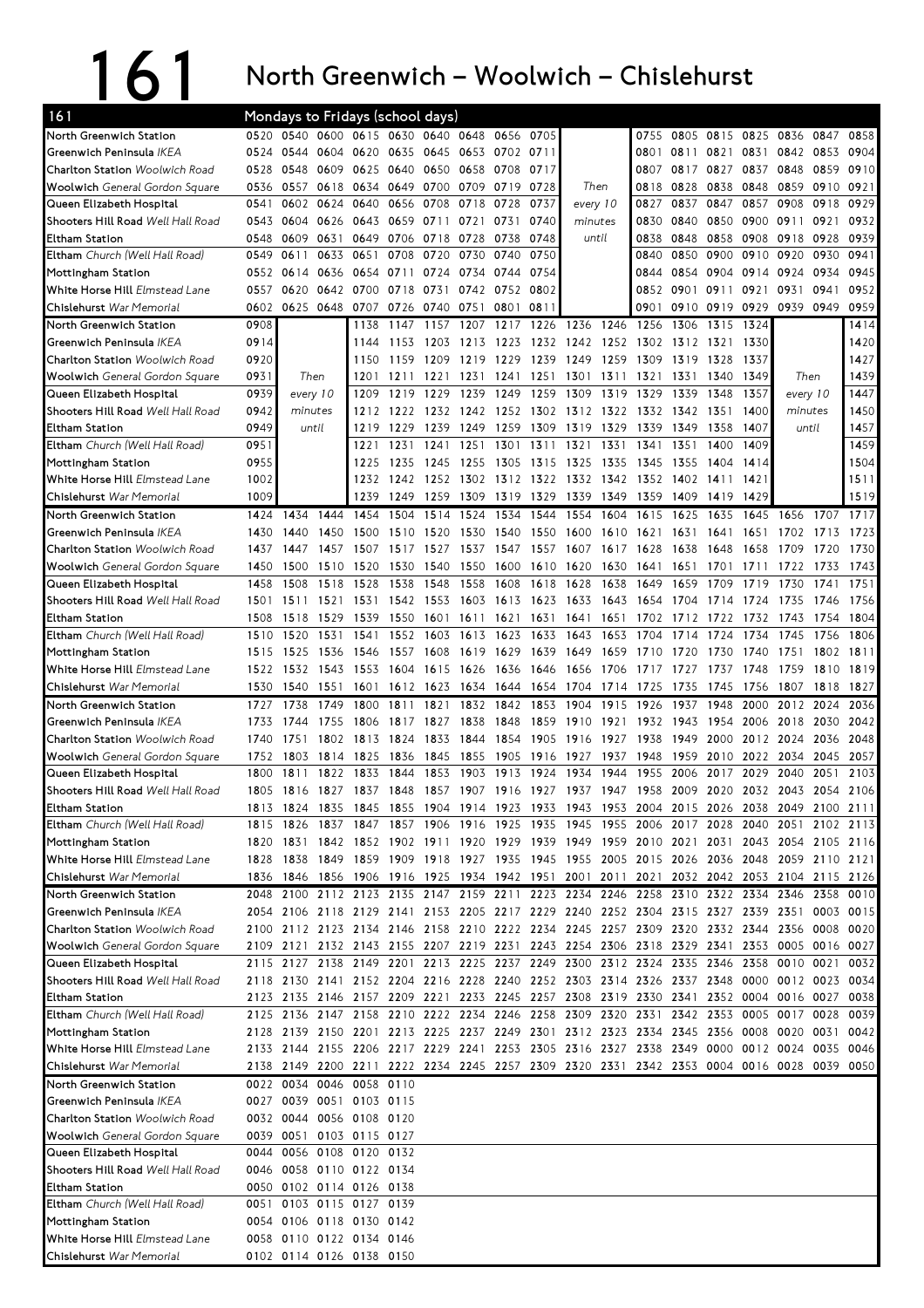| 161                                      |      |      |                                                                  |                |      | Mondays to Fridays (school holidays) |           |           |           |      |           |         |          |                |          |                                                                                           |      |      |
|------------------------------------------|------|------|------------------------------------------------------------------|----------------|------|--------------------------------------|-----------|-----------|-----------|------|-----------|---------|----------|----------------|----------|-------------------------------------------------------------------------------------------|------|------|
| North Greenwich Station                  | 0520 | 0540 |                                                                  | 0600 0615 0630 |      |                                      | 0640 0649 | 0657 0706 |           |      |           | 0826    |          | 0837 0848      | 0858     |                                                                                           |      | 1138 |
| Greenwich Peninsula IKEA                 | 0524 | 0544 | 0604 0620                                                        |                | 0635 | 0645 0654                            |           | 0703 0712 |           |      |           |         |          | 0832 0843 0854 | 0904     |                                                                                           |      | 1144 |
| <b>Charlton Station</b> Woolwich Road    | 0528 | 0548 | 0609                                                             | 0625           | 0640 | 0650                                 | 0659      | 0709      | 0718      |      |           | 0838    | 0849     | 0900           | 0910     |                                                                                           |      | 1150 |
| <b>Woolwich</b> General Gordon Square    | 0536 | 0557 | 0618                                                             | 0634           | 0649 | 0700 0709                            |           | 0719      | 0728      |      | Then      | 0848    | 0859     | 0910           | 0921     | Then                                                                                      |      | 1201 |
| Queen Elizabeth Hospital                 | 0541 | 0602 | 0624                                                             | 0640           | 0656 | 0707                                 | 0716      | 0726      | 0736      |      | every 10  | 0856    | 0907     | 0918           | 0929     | every 10                                                                                  |      | 1209 |
| Shooters Hill Road <i>Well Hall Road</i> | 0543 | 0604 | 0626 0643                                                        |                |      | 0659 0710 0719                       |           | 0729      | 0739      |      | minutes   | 0859    |          | 0910 0921      | 0932     | minutes                                                                                   |      | 1212 |
| Eltham Station                           | 0548 | 0609 | 0631                                                             | 0649           |      | 0705 0716 0726                       |           | 0736      | 0746      |      | until     | 0906    |          | 0917 0928      | 0939     | until                                                                                     |      | 1219 |
| <b>Eltham</b> Church (Well Hall Road)    | 0549 | 0611 | 0633                                                             | 0651           | 0707 | 0718                                 | 0728      | 0738      | 0748      |      |           | 0908    | 0919     | 0930           | 0941     |                                                                                           |      | 1221 |
| Mottingham Station                       | 0552 | 0614 | 0636 0654                                                        |                |      | 0710 0722 0732                       |           | 0742 0752 |           |      |           | 0912    | 0923     | 0934           | 0945     |                                                                                           |      | 1225 |
| White Horse Hill Elmstead Lane           | 0557 | 0620 | 0642 0700                                                        |                | 0717 | 0729                                 | 0739      | 0749      | 0759      |      |           | 0919    | 0930     | 0941           | 0952     |                                                                                           |      | 1232 |
| <b>Chislehurst</b> War Memorial          | 0602 | 0625 | 0648                                                             | 0707           | 0725 | 0737                                 | 0747      | 0757      | 0807      |      |           | 0927    | 0938     | 0949           | 0959     |                                                                                           |      | 1239 |
| North Greenwich Station                  | 1147 | 1157 | 1207                                                             | 1217           | 1226 | 1236                                 | 1246      | 1256      | 1306      | 1315 | 1324      |         |          | 1414           | 1424     | 1434                                                                                      | 1444 | 1454 |
| Greenwich Peninsula <i>IKEA</i>          | 1153 | 1203 | 1213                                                             | 1223           |      | 1232 1242                            | 1252      |           | 1302 1312 | 1321 | 1330      |         |          | 1420           | 1430     | 1440                                                                                      | 1450 | 1500 |
| <b>Charlton Station</b> Woolwich Road    | 1159 | 1209 | 1219 1229                                                        |                | 1239 | 1249                                 | 1259      | 1309      | 1319      | 1328 | 1337      |         |          | 1427           | 1437     | 1447                                                                                      | 1457 | 1507 |
| <b>Woolwich</b> General Gordon Square    | 1211 | 1221 | 1231                                                             | 1241           | 1251 | 1301                                 | 1311      | 1321      | 1331      | 1340 | 1349      | Then    |          | 1439           | 1450     | 1500                                                                                      | 1510 | 1520 |
| Queen Elizabeth Hospital                 | 1219 | 1229 | 1239                                                             | 1249           | 1259 | 1309                                 | 1319      | 1329      | 1339      | 1348 | 1357      |         | every 10 | 1447           | 1458     | 1508                                                                                      | 1518 | 1528 |
| Shooters Hill Road <i>Well Hall Road</i> | 1222 | 1232 | 1242 1252                                                        |                |      | 1302 1312 1322                       |           |           | 1332 1342 | 1351 | 1400      | minutes |          | 1450           | 1501     | 1511                                                                                      | 1521 | 1531 |
| Eltham Station                           | 1229 | 1239 | 1249                                                             | 1259           | 1309 | 1319                                 | 1329      | 1339      | 1349      | 1358 | 1407      |         | until    | 1457           | 1508     | 1518                                                                                      | 1529 | 1539 |
| <b>Eltham</b> Church (Well Hall Road)    | 1231 | 1241 | 1251                                                             | 1301           | 1311 | 1321                                 | 1331      | 1341      | 1351      | 1400 | 1409      |         |          | 1459           | 1510     | 1520                                                                                      | 1531 | 1541 |
| Mottingham Station                       | 1235 | 1245 | 1255                                                             | 1305           | 1315 | 1325                                 | 1335      | 1345      | 1355      | 1404 | 1414      |         |          | 1504           | 1515     | 1525                                                                                      | 1536 | 1546 |
| <b>White Horse Hill</b> Elmstead Lane    | 1242 | 1252 | 1302                                                             | 1312           | 1322 | 1332                                 | 1342      | 1352      | 1402      | 1411 | 1421      |         |          | 1511           | 1522     | 1532                                                                                      | 1543 | 1553 |
| <b>Chislehurst</b> War Memorial          | 1249 | 1259 | 1309                                                             | 1319 1329      |      | 1339                                 | 1349      | 1359      | 1409      | 1419 | 1429      |         |          | 1519           | 1530     | 1540                                                                                      | 1551 | 1601 |
| North Greenwich Station                  | 1504 | 1514 | 1524                                                             |                |      | 1604                                 | 1615      | 1625      | 1635      | 1645 | 1656      | 1707    | 1717     | 1727           | 1738     | 1749                                                                                      | 1800 | 1811 |
| Greenwich Peninsula <i> KEA</i>          | 1510 | 1520 | 1530                                                             |                |      | 1610                                 | 1621      | 1631      | 1641      | 1651 | 1702      | 1713    | 1723     | 1733           | 1744     | 1755                                                                                      | 1806 | 1817 |
| <b>Charlton Station</b> Woolwich Road    | 1517 | 1527 | 1537                                                             |                |      | 1617                                 | 1628      | 1638      | 1648      | 1658 | 1709      | 1720    | 1730     | 1740           | 1751     | 1802                                                                                      | 1813 | 1824 |
| <b>Woolwich</b> General Gordon Square    | 1530 | 1540 | 1550                                                             | Then           |      | 1630                                 | 1641      | 1651      | 1701      | 1711 | 1722      | 1733    | 1743     | 1752           | 1803     | 1814                                                                                      | 1825 | 1836 |
| Queen Elizabeth Hospital                 | 1538 | 1548 | 1558                                                             | every 10       |      | 1638                                 | 1649      | 1659      | 1709      | 1719 | 1730      | 1741    | 1751     | 1800           | 1811     | 1822 1833                                                                                 |      | 1844 |
| Shooters Hill Road <i>Well Hall Road</i> | 1542 | 1553 | 1603                                                             | minutes        |      | 1643                                 | 1654      | 1704      | 1714      | 1724 | 1735      | 1746    | 1756     | 1805           | 1816     | 1827                                                                                      | 1837 | 1848 |
| Eltham Station                           | 1550 | 1601 | 1611                                                             | until          |      | 1651                                 | 1702      | 1712      | 1722      | 1732 | 1743      | 1754    | 1804     | 1813           | 1824     | 1835                                                                                      | 1845 | 1855 |
| <b>Eltham</b> Church (Well Hall Road)    | 1552 | 1603 | 1613                                                             |                |      | 1653                                 | 1704      | 1714      | 1724      | 1734 | 1745      | 1756    | 1806     | 1815           | 1826     | 1837                                                                                      | 1847 | 1857 |
| Mottingham Station                       | 1557 | 1608 | 1619                                                             |                |      | 1659                                 | 1710      | 1720      | 1730      | 1740 | 1751      | 1802    | 1811     | 1820           | 1831     | 1842                                                                                      | 1852 | 1902 |
| White Horse Hill Elmstead Lane           | 1604 | 1615 | 1626                                                             |                |      | 1706                                 | 1717      | 1727      | 1737      | 1748 | 1759      | 1810    | 1819     | 1828           | 1838     | 1849                                                                                      | 1859 | 1909 |
| Chislehurst <i>War Memorial</i>          | 1612 | 1623 | 1634                                                             |                |      | 1714                                 | 1725      | 1735      | 1745      | 1756 | 1807      | 1818    | 1827     | 1836           | 1846     | 1856                                                                                      | 1906 | 1916 |
| North Greenwich Station                  | 1821 | 1832 | 1842                                                             | 1853           | 1904 | 1915                                 | 1926      | 1937      | 1948      | 2000 | 2012      | 2024    | 2036     | 2048           | 2100     | 2112                                                                                      | 2123 | 2135 |
| Greenwich Peninsula <i>IKEA</i>          | 1827 | 1838 | 1848                                                             | 1859           | 1910 | 1921                                 | 1932      | 1943      | 1954      | 2006 | 2018      | 2030    | 2042     | 2054           | 2106     | 2118                                                                                      | 2129 | 2141 |
| <b>Charlton Station</b> Woolwich Road    | 1833 | 1844 | 1854                                                             | 1905           | 1916 | 1927                                 | 1938      | 1949      | 2000      |      | 2012 2024 | 2036    | 2048     | 2100           |          | 2112 2123                                                                                 | 2134 | 2146 |
| <b>Woolwich</b> General Gordon Square    | 1845 | 1855 | 1905                                                             | 1916           | 1927 | 1937                                 | 1948      | 1959      | 2010      | 2022 | 2034      | 2045    | 2057     | 2109           | 2121     | 2132                                                                                      | 2143 | 2155 |
| Queen Elizabeth Hospital                 | 1853 | 1903 | 1913                                                             | 1924           | 1934 | 1944                                 | 1955      | 2006      | 2017      | 2029 | 2040      | 2051    | 2103     | 2115           | 2127     | 2138                                                                                      | 2149 | 2201 |
| Shooters Hill Road <i>Well Hall Road</i> | 1857 |      | 1907 1916 1927 1937 1947 1958                                    |                |      |                                      |           | 2009 2020 |           |      |           |         |          |                |          | 2032 2043 2054 2106 2118 2130 2141 2152 2204                                              |      |      |
| Eltham Station                           |      |      |                                                                  |                |      |                                      |           |           |           |      |           |         |          |                |          | 1904 1914 1923 1933 1943 1953 2004 2015 2026 2038 2049 2100 2111 2123 2135 2146 2157 2209 |      |      |
| <b>Eltham</b> Church (Well Hall Road)    |      |      |                                                                  |                |      |                                      |           |           |           |      |           |         |          |                |          | 1906 1916 1925 1935 1945 1955 2006 2017 2028 2040 2051 2102 2113 2125 2136 2147 2158 2210 |      |      |
| Mottingham Station                       |      |      |                                                                  |                |      |                                      |           |           |           |      |           |         |          |                |          | 1911 1920 1929 1939 1949 1959 2010 2021 2031 2043 2054 2105 2116 2128 2139 2150 2201      |      | 2213 |
| White Horse Hill Elmstead Lane           |      |      |                                                                  |                |      |                                      |           |           |           |      |           |         |          |                |          | 1918 1927 1935 1945 1955 2005 2015 2026 2036 2048 2059 2110 2121 2133 2144 2155 2206 2217 |      |      |
| Chislehurst War Memorial                 |      |      |                                                                  |                |      |                                      |           |           |           |      |           |         |          |                |          | 1925 1934 1942 1951 2001 2011 2021 2032 2042 2053 2104 2115 2126 2138 2149 2200 2211 2222 |      |      |
| North Greenwich Station                  |      |      | 2147 2159 2211 2223 2234 2246 2258 2310 2322 2334 2346 2358      |                |      |                                      |           |           |           |      |           |         | 0010     |                |          | 0110                                                                                      |      |      |
| Greenwich Peninsula <i>IKEA</i>          |      |      | 2153 2205 2217 2229 2240 2252 2304 2315 2327 2339 2351 0003 0015 |                |      |                                      |           |           |           |      |           |         |          |                |          | 0115                                                                                      |      |      |
| Charlton Station Woolwich Road           |      |      | 2158 2210 2222 2234 2245 2257 2309 2320 2332 2344 2356 0008 0020 |                |      |                                      |           |           |           |      |           |         |          |                |          | 0120                                                                                      |      |      |
| Woolwich General Gordon Square           |      |      | 2207 2219 2231 2243 2254 2306 2318 2329 2341 2353 0005 0016 0027 |                |      |                                      |           |           |           |      |           |         |          |                | Then     | 0127                                                                                      |      |      |
| Queen Elizabeth Hospital                 |      |      | 2213 2225 2237 2249 2300 2312 2324 2335 2346 2358 0010 0021      |                |      |                                      |           |           |           |      |           |         | 0032     |                | every 12 | 0132                                                                                      |      |      |
| Shooters Hill Road <i>Well Hall Road</i> |      |      | 2216 2228 2240 2252 2303 2314 2326 2337 2348 0000 0012 0023 0034 |                |      |                                      |           |           |           |      |           |         |          |                | minutes  | 0134                                                                                      |      |      |
| Eltham Station                           |      |      | 2221 2233 2245 2257 2308 2319 2330 2341 2352 0004 0016 0027 0038 |                |      |                                      |           |           |           |      |           |         |          |                | until    | 0138                                                                                      |      |      |
| Eltham Church (Well Hall Road)           |      |      | 2222 2234 2246 2258 2309 2320 2331 2342 2353 0005 0017 0028 0039 |                |      |                                      |           |           |           |      |           |         |          |                |          | 0139                                                                                      |      |      |
| Mottingham Station                       |      |      | 2225 2237 2249 2301 2312 2323 2334 2345 2356 0008 0020 0031 0042 |                |      |                                      |           |           |           |      |           |         |          |                |          | 0142                                                                                      |      |      |
| White Horse Hill Elmstead Lane           |      |      | 2229 2241 2253 2305 2316 2327 2338 2349 0000 0012 0024 0035 0046 |                |      |                                      |           |           |           |      |           |         |          |                |          | 0146                                                                                      |      |      |
| Chislehurst <i>War Memorial</i>          |      |      | 2234 2245 2257 2309 2320 2331 2342 2353 0004 0016 0028 0039 0050 |                |      |                                      |           |           |           |      |           |         |          |                |          | 0150                                                                                      |      |      |
|                                          |      |      |                                                                  |                |      |                                      |           |           |           |      |           |         |          |                |          |                                                                                           |      |      |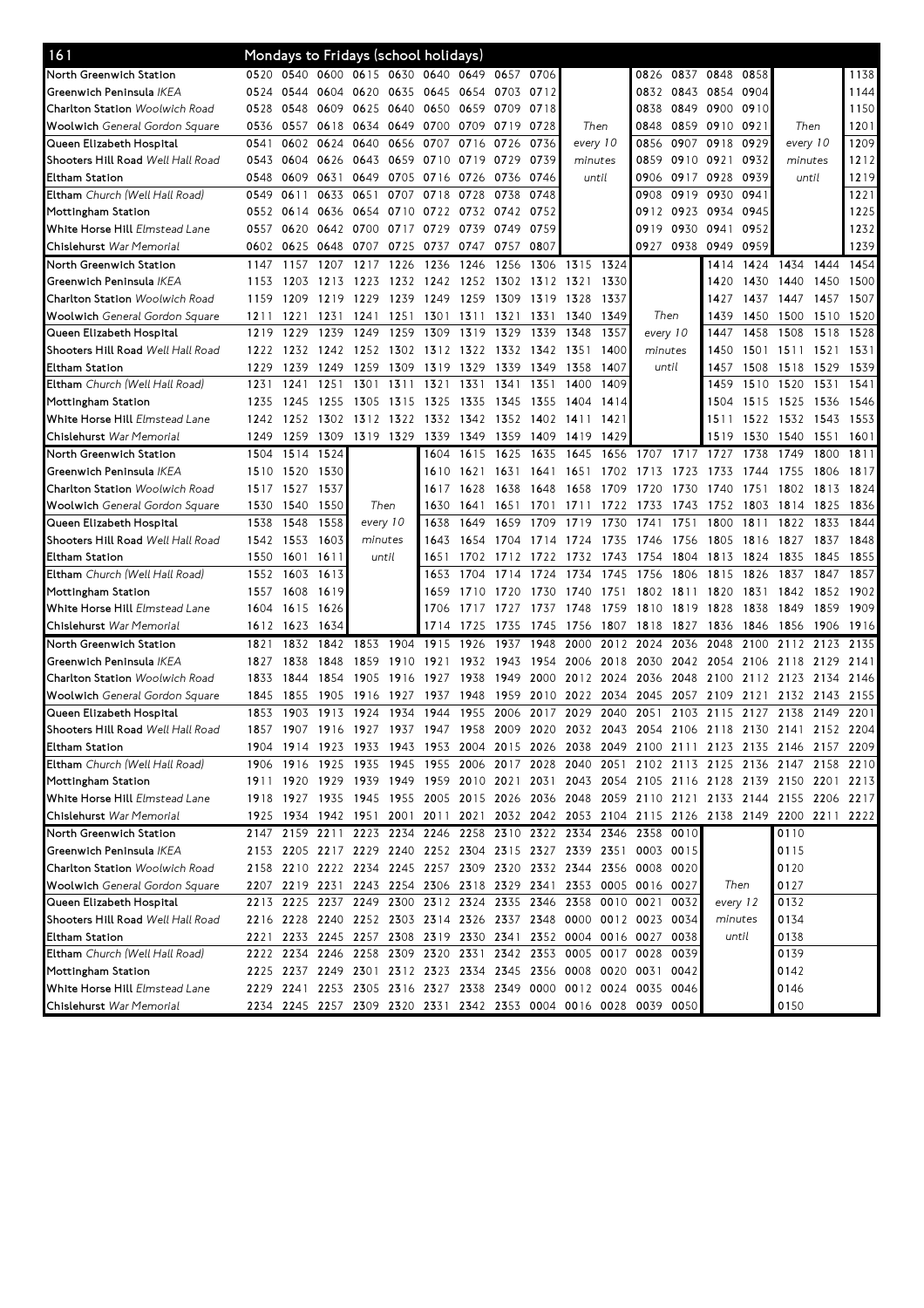| 161                                      | Saturdays (also Good Friday) |           |                                                        |           |           |                |      |           |                     |           |          |           |          |         |                                                                                           |      |           |      |
|------------------------------------------|------------------------------|-----------|--------------------------------------------------------|-----------|-----------|----------------|------|-----------|---------------------|-----------|----------|-----------|----------|---------|-------------------------------------------------------------------------------------------|------|-----------|------|
| North Greenwich Station                  |                              |           | 0520 0550 0620 0650 0720 0745 0800                     |           |           |                |      | 0815 0830 |                     | 0845      | 0855     | 0905      | 0914     | 0924    | 0934                                                                                      | 0943 | 0953      | 1003 |
| Greenwich Peninsula IKEA                 | 0524                         | 0554      | 0624 0654                                              |           | 0725      | 0750           | 0805 | 0820      | 0835                | 0850 0900 |          | 0910      | 0919     | 0929    | 0939 0948                                                                                 |      | 0958      | 1008 |
| <b>Charlton Station Woolwich Road</b>    | 0528                         | 0558      | 0628                                                   | 0658      | 0729      | 0754           | 0810 | 0825      | 0840                | 0855      | 0905     | 0915 0924 |          | 0934    | 0944 0953                                                                                 |      | 1004      | 1014 |
| Woolwich General Gordon Square           | 0536                         | 0606      | 0636 0707                                              |           | 0738      | 0803 0819      |      | 0834      | 0850                | 0905      | 0915     | 0925      | 0934     | 0944    | 0954                                                                                      | 1003 | 1014      | 1024 |
| Queen Elizabeth Hospital                 | 0541                         | 0612      | 0642 0713                                              |           | 0744      | 0809           | 0825 | 0840      | 0856                | 0911      | 0921     | 0931      | 0941     | 0951    | 1001                                                                                      | 1010 | 1021      | 1031 |
| Shooters Hill Road Well Hall Road        | 0543                         | 0614      | 0644                                                   | 0715      | 0746      | 0812 0828      |      | 0843      | 0859                | 0914      | 0924     | 0934      | 0944     | 0954    | 1004                                                                                      | 1013 | 1024      | 1034 |
| <b>Eltham Station</b>                    | 0548                         | 0619      | 0649 0720                                              |           | 0751      | 0817 0834      |      | 0849      | 0905                | 0921      | 0931     | 0941      | 0951     | 1001    | 1011                                                                                      | 1021 | 1032      | 1042 |
| Eltham Church (Well Hall Road)           | 0549                         | 0620      | 0650                                                   | 0722      | 0753      | 0819           | 0836 | 0851      | 0907                | 0923      | 0933     | 0943      | 0953     | 1003    | 1013                                                                                      | 1023 | 1034      | 1044 |
| Mottingham Station                       | 0552                         | 0623      | 0653 0725                                              |           | 0756      | 0823 0840      |      | 0855      | 0911                | 0927      | 0937     | 0947      | 0957     | 1008    | 1018                                                                                      | 1028 | 1039      | 1049 |
| White Horse Hill Elmstead Lane           | 0557                         | 0628      | 0658 0730                                              |           | 0801      | 0828           | 0845 | 0901      | 0917                | 0933      | 0944     | 0954      | 1004     | 1015    | 1026                                                                                      | 1036 | 1047      | 1057 |
| Chislehurst War Memorial                 | 0601                         |           | 0632 0703 0735                                         |           | 0807      | 0834 0851      |      |           | 0907 0923 0940 0951 |           |          |           |          |         | 1001 1011 1022 1033 1043                                                                  |      | 1054 1104 |      |
| North Greenwich Station                  | 1013                         | 1023      | 1033                                                   | 1043      | 1053      | 1103           | 1113 | 1123      | 1133                |           |          | 1223      | 1232     |         |                                                                                           | 1322 | 1332      | 1342 |
| Greenwich Peninsula IKEA                 | 1018                         | 1028      | 1039                                                   | 1049      | 1059      | 1109           | 1119 | 1129      | 1139                |           |          | 1229      | 1238     |         |                                                                                           | 1328 | 1338      | 1348 |
| <b>Charlton Station</b> Woolwich Road    | 1024                         | 1034      | 1045                                                   | 1055      | 1106      | 1116           | 1126 | 1136      | 1147                |           |          | 1237      | 1246     |         |                                                                                           | 1336 | 1346      | 1356 |
| <b>Woolwich</b> General Gordon Square    | 1035                         | 1045      | 1056                                                   | 1106      | 1117      | 1127           | 1137 | 1147      | 1158                |           | Then     | 1248      | 1258     | Then    |                                                                                           | 1348 | 1358      | 1408 |
| Queen Elizabeth Hospital                 | 1042                         | 1052      | 1103                                                   | 1113      | 1124      | 1134           | 1144 | 1154      | 1205                |           | every 10 | 1255      | 1305     |         | every 10                                                                                  | 1355 | 1405      | 1415 |
| Shooters Hill Road <i>Well Hall Road</i> | 1045                         | 1055      | 1106                                                   | 1116      |           | 1127 1137 1147 |      | 1157      | 1208                | minutes   |          | 1258      | 1308     | minutes |                                                                                           | 1358 | 1408      | 1418 |
| <b>Eltham Station</b>                    | 1053                         |           | 1114 1124                                              |           |           |                |      |           |                     |           | until    | 1306      | 1316     | until   |                                                                                           | 1406 | 1415 1425 |      |
|                                          |                              | 1103      |                                                        |           | 1135      | 1145           | 1155 | 1205      | 1216                |           |          |           |          |         |                                                                                           |      |           |      |
| Eltham Church (Well Hall Road)           | 1055                         | 1105      | 1116                                                   | 1126      | 1137      | 1147           | 1157 | 1207      | 1218                |           |          | 1308      | 1318     |         |                                                                                           | 1408 | 1417      | 1427 |
| Mottingham Station                       | 1100                         | 1110      | 1121                                                   | 1131      | 1142      | 1152           | 1202 | 1212      | 1223                |           |          | 1313      | 1323     |         |                                                                                           | 1413 | 1422 1432 |      |
| White Horse Hill Elmstead Lane           | 1108                         | 1118      | 1129                                                   | 1139      | 1150      | 1200           | 1210 | 1220      | 1230                |           |          | 1320      | 1330     |         |                                                                                           | 1420 | 1429      | 1439 |
| Chislehurst War Memorial                 | 1115                         | 1126      | 1137                                                   | 1147      | 1158      | 1208           | 1218 | 1228      | 1238                |           |          | 1328      | 1338     |         |                                                                                           | 1428 | 1437 1447 |      |
| North Greenwich Station                  | 1352                         | 1402      | 1412                                                   | 1422      | 1432      | 1442           | 1453 | 1503      |                     |           | 1603     | 1613      |          |         | 1713                                                                                      | 1723 | 1733      | 1743 |
| Greenwich Peninsula <i>IKEA</i>          | 1358                         | 1408      | 1418                                                   | 1428      | 1438      | 1448           | 1459 | 1509      |                     |           | 1609     | 1619      |          |         | 1719                                                                                      | 1729 | 1739      | 1749 |
| <b>Charlton Station</b> Woolwich Road    | 1406                         | 1416      | 1426                                                   | 1436      | 1446      | 1456           | 1506 | 1516      |                     |           | 1616     | 1626      |          |         | 1726                                                                                      | 1736 | 1746      | 1756 |
| <b>Woolwich</b> General Gordon Square    | 1418                         | 1428      | 1438                                                   | 1448      | 1458      | 1508           | 1518 | 1529      | Then                |           | 1629     | 1639      | Then     |         | 1739                                                                                      | 1748 | 1758      | 1808 |
| Queen Elizabeth Hospital                 | 1425                         | 1435      | 1445                                                   | 1455      | 1505      | 1515           | 1525 | 1536      | every 10            |           | 1636     | 1646      | every 10 |         | 1746                                                                                      | 1755 | 1805      | 1815 |
| Shooters Hill Road Well Hall Road        | 1428                         | 1438      | 1448                                                   | 1458      | 1508      | 1518           | 1528 | 1539      | minutes             |           | 1639     | 1649      | minutes  |         | 1749                                                                                      | 1758 | 1808      | 1818 |
| Eltham Station                           | 1435                         | 1445      | 1455                                                   | 1505      | 1515      | 1525           | 1535 | 1546      | until               |           | 1646     | 1656      | until    |         | 1756                                                                                      | 1805 | 1815      | 1825 |
| Eltham Church (Well Hall Road)           | 1437                         | 1447      | 1457                                                   | 1507      | 1517      | 1527           | 1537 | 1548      |                     |           | 1648     | 1658      |          |         | 1758                                                                                      | 1807 | 1817      | 1827 |
| Mottingham Station                       | 1442                         |           | 1452 1502 1512 1522 1532 1542                          |           |           |                |      | 1552      |                     |           |          | 1652 1702 |          |         | 1802                                                                                      | 1811 | 1821      | 1831 |
| White Horse Hill Elmstead Lane           | 1449                         | 1459      | 1509 1519                                              |           | 1529      | 1539           | 1549 | 1559      |                     |           | 1659     | 1709      |          |         | 1809                                                                                      | 1818 | 1827      | 1837 |
| Chislehurst War Memorial                 | 1457                         | 1506      |                                                        | 1516 1526 | 1536      | 1546           | 1556 | 1606      |                     |           | 1706     | 1715      |          |         | 1815                                                                                      | 1824 | 1833      | 1843 |
|                                          |                              |           |                                                        |           |           |                |      |           |                     |           |          |           |          |         |                                                                                           |      |           |      |
| North Greenwich Station                  | 1753                         | 1803      | 1813                                                   | 1823      | 1835      | 1847           | 1859 | 1911      | 1923                | 1935      | 1947     | 1959      | 2011     | 2023    | 2035                                                                                      | 2046 | 2058      | 2110 |
| Greenwich Peninsula IKEA                 | 1759                         | 1809      | 1819                                                   | 1829      | 1841      | 1853           | 1905 | 1917      | 1929                | 1941      | 1953     | 2005      | 2017     | 2029    | 2041                                                                                      | 2052 | 2104      | 2116 |
| <b>Charlton Station</b> Woolwich Road    | 1806                         | 1816      | 1826                                                   | 1836      | 1848      | 1859           | 1911 | 1923      | 1935                | 1947      | 1959     | 2011      | 2023     | 2035    | 2047 2058                                                                                 |      | 2110      | 2122 |
| Woolwich General Gordon Square           | 1817                         | 1827      | 1837                                                   | 1847      | 1859      | 1910           | 1921 | 1933      | 1945                | 1957      | 2009     | 2021      | 2033     | 2045    | 2057                                                                                      | 2108 | 2120      | 2132 |
| Queen Elizabeth Hospital                 | 1824                         | 1834      | 1844                                                   | 1854      | 1906      | 1917           | 1928 | 1940      | 1952                | 2004      | 2016     | 2028      | 2040     | 2052    | 2103                                                                                      | 2114 | 2126      | 2138 |
| Shooters Hill Road Well Hall Road        | 1827                         |           | 1837 1847                                              |           |           |                |      |           |                     |           |          |           |          |         | 1857 1909 1920 1931 1943 1955 2007 2019 2031 2043 2055 2106 2117 2129 2141                |      |           |      |
| <b>Eltham Station</b>                    | 1833                         | 1843      | 1853                                                   |           |           |                |      |           |                     |           |          |           |          |         | 1903 1915 1926 1937 1949 2001 2013 2025 2036 2048 2100 2111 2122 2134 2146                |      |           |      |
| <b>Eltham</b> Church (Well Hall Road)    | 1835                         | 1845      | 1855 1905                                              |           | 1917 1928 |                |      |           |                     |           |          |           |          |         | 1939 1951 2003 2015 2027 2038 2050 2102 2113 2124 2135 2147                               |      |           |      |
| Mottingham Station                       | 1839                         | 1849      |                                                        |           |           |                |      |           |                     |           |          |           |          |         |                                                                                           |      |           |      |
| White Horse Hill Elmstead Lane           | 1845                         |           |                                                        |           |           |                |      |           |                     |           |          |           |          |         | 1859 1909 1921 1932 1943 1955 2007 2019 2031 2042 2054 2106 2117 2128 2139 2151           |      |           |      |
|                                          |                              |           |                                                        |           |           |                |      |           |                     |           |          |           |          |         | 1855 1905 1915 1927 1938 1949 2000 2012 2024 2036 2047 2059 2111 2122 2133 2144 2156      |      |           |      |
| Chislehurst War Memorial                 |                              |           |                                                        |           |           |                |      |           |                     |           |          |           |          |         | 1851 1901 1911 1921 1933 1944 1955 2006 2018 2029 2041 2052 2104 2116 2127 2138 2149 2201 |      |           |      |
| North Greenwich Station                  |                              |           |                                                        |           |           |                |      |           |                     |           |          |           |          |         | 2122 2134 2146 2158 2210 2222 2234 2246 2258 2309 2320 2332 2345 2358 0010 0022 0034 0046 |      |           |      |
| Greenwich Peninsula IKEA                 |                              |           |                                                        |           |           |                |      |           |                     |           |          |           |          |         | 2128 2140 2152 2204 2216 2228 2240 2252 2304 2315 2326 2338 2351 0003 0015 0027 0039 0051 |      |           |      |
| Charlton Station Woolwich Road           |                              |           |                                                        |           |           |                |      |           |                     |           |          |           |          |         | 2134 2146 2158 2210 2222 2233 2245 2257 2309 2320 2331 2343 2356 0008 0020 0032 0044 0056 |      |           |      |
| <b>Woolwich</b> General Gordon Square    |                              |           |                                                        |           |           |                |      |           |                     |           |          |           |          |         | 2144 2155 2207 2219 2231 2242 2254 2306 2318 2328 2339 2351 0004 0016 0028 0040 0051      |      |           | 0103 |
| Queen Elizabeth Hospital                 |                              | 2150 2201 |                                                        |           |           |                |      |           |                     |           |          |           |          |         | 2213 2225 2237 2248 2300 2312 2324 2334 2344 2356 0009 0021 0033 0045 0056                |      |           | 0108 |
| Shooters Hill Road Well Hall Road        |                              |           |                                                        |           |           |                |      |           |                     |           |          |           |          |         | 2152 2203 2215 2227 2239 2250 2302 2314 2326 2336 2346 2358 0011 0023 0035 0047 0058 0110 |      |           |      |
| Eltham Station                           |                              |           | 2157 2208 2220 2232 2244 2255 2307 2319 2331 2341 2351 |           |           |                |      |           |                     |           |          |           |          |         | 0003 0016 0028 0039 0051                                                                  |      | 0102 0114 |      |
| Eltham Church (Well Hall Road)           |                              |           |                                                        |           |           |                |      |           |                     |           |          |           |          |         | 2158 2209 2221 2233 2245 2256 2308 2320 2332 2342 2352 0004 0017 0029 0040 0052 0103 0115 |      |           |      |
| Mottingham Station                       |                              |           |                                                        |           |           |                |      |           |                     |           |          |           |          |         | 2202 2213 2225 2236 2248 2259 2311 2323 2335 2345 2355 0007 0020 0032 0043 0055 0106 0118 |      |           |      |
| White Horse Hill Elmstead Lane           |                              |           |                                                        |           |           |                |      |           |                     |           |          |           |          |         | 2207 2218 2230 2241 2253 2304 2316 2328 2340 2350 0000 0012 0024 0036 0047 0059 0110 0122 |      |           |      |
| Chislehurst War Memorial                 |                              |           |                                                        |           |           |                |      |           |                     |           |          |           |          |         | 2212 2223 2234 2245 2257 2308 2320 2332 2344 2354 0004 0016 0028 0040 0051 0103 0114 0126 |      |           |      |
| North Greenwich Station                  |                              | 0058 0110 |                                                        |           |           |                |      |           |                     |           |          |           |          |         |                                                                                           |      |           |      |
| Greenwich Peninsula IKEA                 |                              | 0103 0115 |                                                        |           |           |                |      |           |                     |           |          |           |          |         |                                                                                           |      |           |      |
| Charlton Station Woolwich Road           |                              | 0108 0120 |                                                        |           |           |                |      |           |                     |           |          |           |          |         |                                                                                           |      |           |      |
| <b>Woolwich</b> General Gordon Square    |                              | 0115 0127 |                                                        |           |           |                |      |           |                     |           |          |           |          |         |                                                                                           |      |           |      |
| Queen Elizabeth Hospital                 |                              | 0120 0132 |                                                        |           |           |                |      |           |                     |           |          |           |          |         |                                                                                           |      |           |      |
| Shooters Hill Road <i>Well Hall Road</i> |                              | 0122 0134 |                                                        |           |           |                |      |           |                     |           |          |           |          |         |                                                                                           |      |           |      |
| Eltham Station                           |                              | 0126 0138 |                                                        |           |           |                |      |           |                     |           |          |           |          |         |                                                                                           |      |           |      |
| Eltham Church (Well Hall Road)           |                              | 0127 0139 |                                                        |           |           |                |      |           |                     |           |          |           |          |         |                                                                                           |      |           |      |
| Mottingham Station                       |                              | 0130 0142 |                                                        |           |           |                |      |           |                     |           |          |           |          |         |                                                                                           |      |           |      |
| White Horse Hill Elmstead Lane           |                              | 0134 0146 |                                                        |           |           |                |      |           |                     |           |          |           |          |         |                                                                                           |      |           |      |